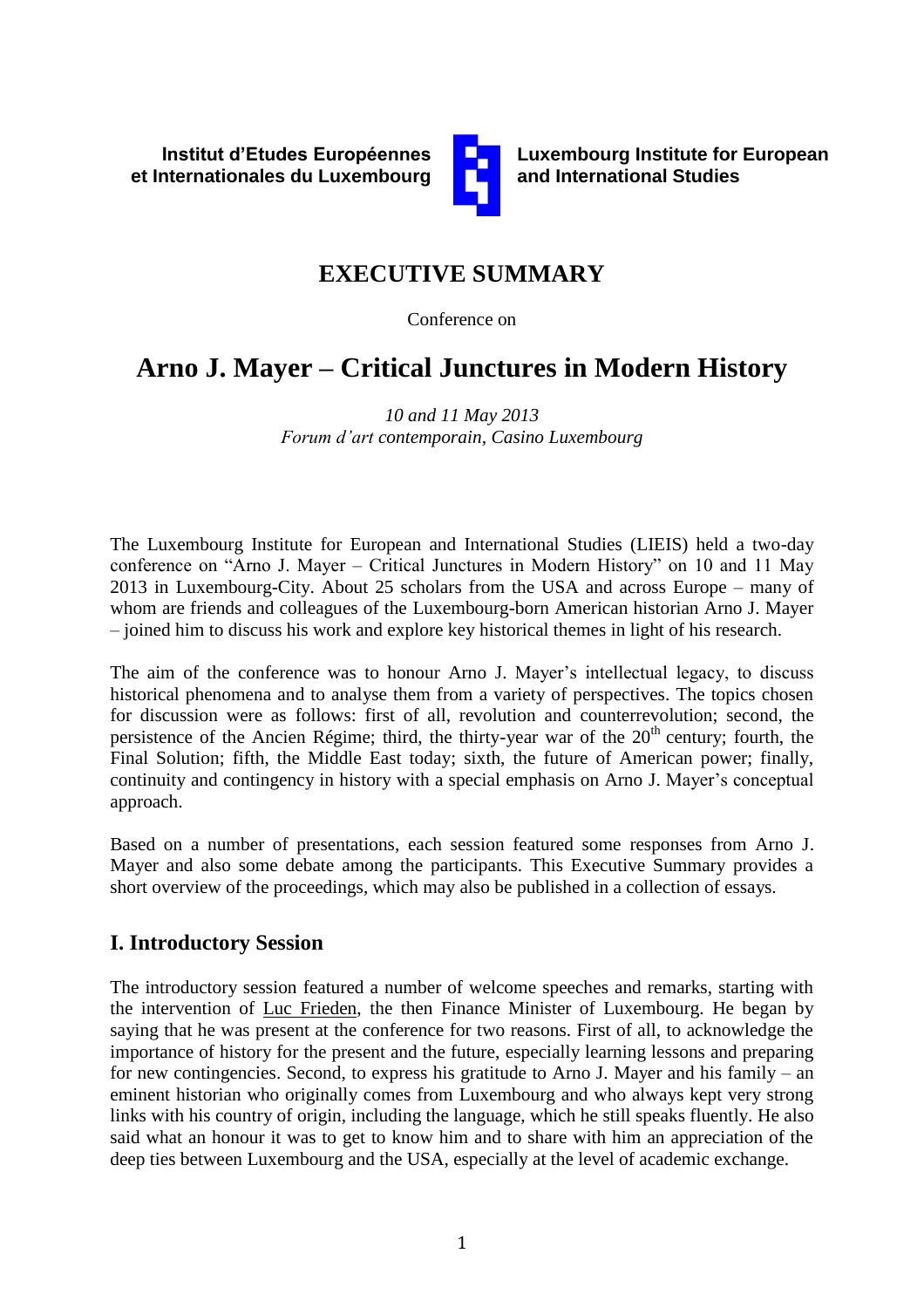Claude Wey, Historian and Member of a research group on conflict resolution at the Luxembourg Ministry for Higher Education and Research, said that 73 years to the day, the Wehrmacht had started launching its Western offensive. The family of Arno J. Mayer, then a 14-year old boy from Luxembourg, decided initially to stay but some relatives were deported and died in a Nazi concentration camp, including Arno J. Mayer's grandfather. Some of the family managed eventually to flee via France, Algeria, Morocco and Portugal to New York where they settled.

Arno went to university in the USA, including the New School for Social Research, before teaching at Harvard and at Princeton where he served for over 35 years as a Professor of History. From 1959 to the present day, he has published a number of seminal books and many important articles, making him one of the outstanding historians of his generation. A conference on Arno J. Mayer and his work needs no justification. In light of his biography and books such as *Why Did the Heavens Not Darken?*, Arno J. Mayer does not only represent the academic left in the USA but he also stands for being one of the greatest European influences on American intellectual life.

In his response, Arno J. Mayer thanked the speakers and remarked that this felt like the second funeral rite in his life – the first one was organised at Princeton on the occasion of his 75th birthday! Since everyone is calling him 'Arno J. Mayer', he recounted a brief story from his early days in the USA where nobody really knew the name 'Arno' and so decided to call him by his middle name 'Joseph'. However, there were so many kids called 'Jo' in America that Arno insisted on being called 'Arno J.' – a story that has stayed with him all his life.

The next speaker to take the floor was Alain Meyer, a long-standing family friend of Arno J. Mayer's. He said that he sees him as a native Luxembourger who still holds a prestigious position as both a professor and as an unconventional thinker. It was Arno J. Mayer's outstanding personality that has always impressed him. He is rightly considered by many to be an archetypical intellectual: a meticulous scholar who ignores taboos and overturns conventional ideas, not in order to shock the establishment but to stimulate reflection. Arno J. Mayer is without any doubt one of the most influential historians and thinkers both in the US and in Europe. This conference will again demonstrate his profound influence in various fields of historical research and contemporary debate.

### **II. Revolution and Counterrevolution**

This session featured three presentations that were followed by comments from the participants, responses from the presenters and also a reply by Arno J. Mayer.

#### *1. Presentations*

Corey Robin whose presentation was entitled 'How to Think and not to Think about Counterrevolution', took the floor first. He started by saying that in political theory, the category of counterrevolution is barely mentioned in most discussions despite the work of figures as varied as Nietzsche or Carl Schmitt. There is Hannah Arendt on revolution, but we have no counterpart on counterrevolution. In terms of political theory, three features of counterrevolution can be distinguished. First, counterrevolution defends regimes of rule and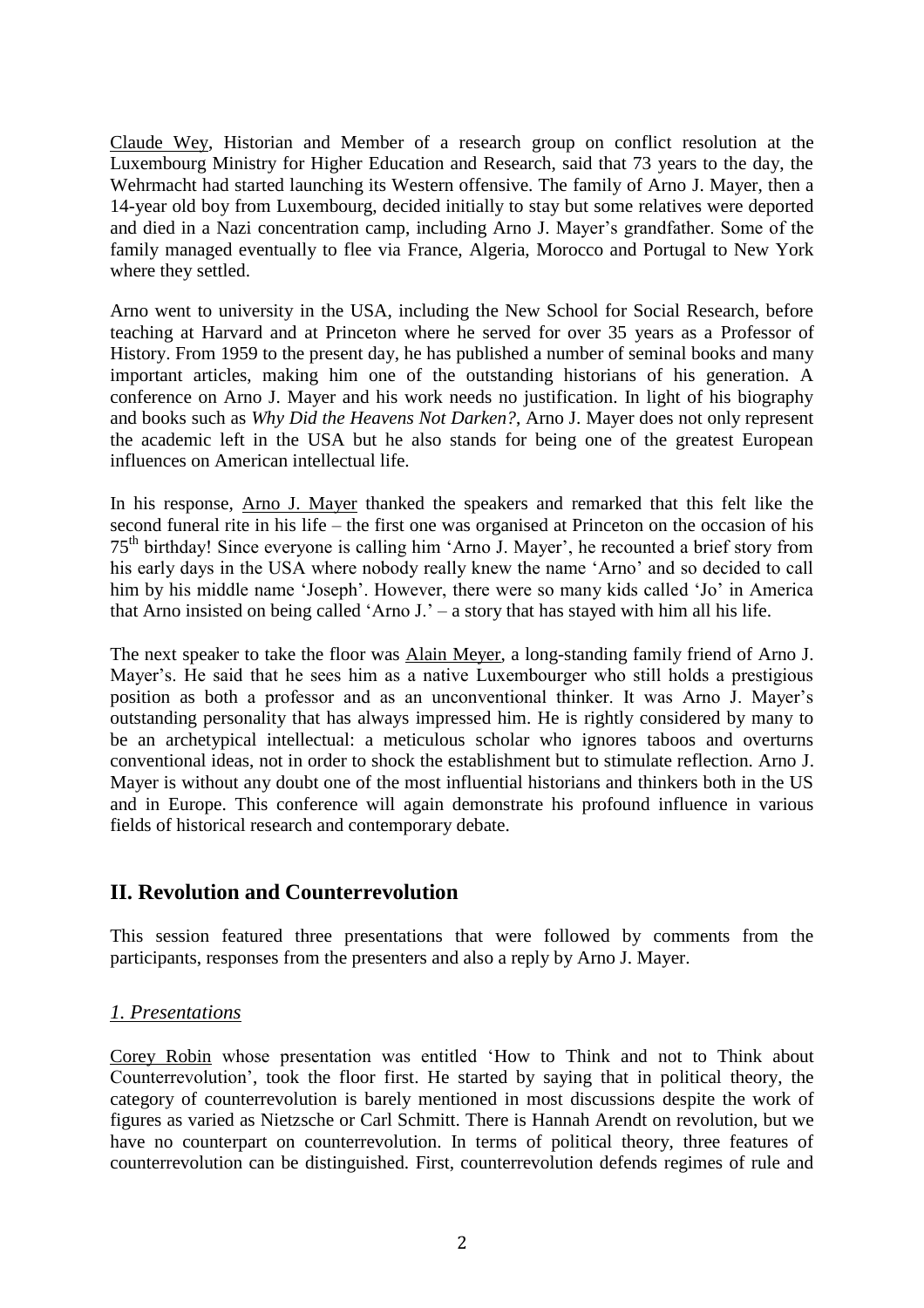command, i.e. regimes in which a socially defined superior is in a position to extract obedience from a socially defined inferior. From Burke onwards what we see is that counterrevolutionaries are overwhelmingly concerned about maintaining these regimes of rule and obedience not only at the public level but also – and perhaps more importantly – at the private level: the work place, the factory, the plantation, the field, the family - where this kind of rule is experienced most acutely and where the challenges to that rule are most directly and personally felt.

The second feature is that even though counterrevolutionaries defend old regimes, one often finds a pattern whereby they loathe the more orthodox defenders of the old regime. The counterrevolutionary comes to political prominence often with the awareness that the old regime is either gone or under severe threat, and his first instinct is always to blame the custodians of the old regime for having brought the catastrophe upon themselves. For example, Joseph de Maistre famously condemned the Church and the nobility for their weakness and lack of resolve.

Third, counterrevolutionaries learn from the revolution. They understand that the old regime is gone and that it cannot simply be brought back in its prior form. Moreover, they learn from the revolutionaries more than from their predecessors, e.g. more from the Jacobins than the Church or the nobility. The learning of the counterrevolutionaries from the revolution is often unconscious: by engaging day after day with the arguments of the revolution the counterrevolutionaries slowly start incorporating many of the categories that they would have previously rejected.

The second presentation was by Philip Nord who spoke about 'Counterrevolution in Europe', a subject that is central to Arno J. Mayer's work – especially the 1967 book *Politics and Diplomacy of Peacemaking: Containment and Counterrevolution at Versailles, 1918–1919*  and another publication entitled *Dynamics of Counterrevolution in Europe, 1870–1956: An Analytic Framework*. Unlike François Furet (a good friend of Arno) who argued that revolution unfolds according to an inner logic, Arno J. Mayer contends that revolution itself is unconceivable without the counterrevolution. These two are locked in some kind of struggle or dialectic, each one defining the other.

Interestingly, it is not so much the institutions of the old regime as their defenders, who represent or bear the principle of counterrevolution: soldiers, noble men, bureaucrats and Churchmen. The last group is significant for three reasons. First, it is one of Arno's more original contributions to bring religion into the centre of the discussion, which was uncommon at his time of writing – making him something of a pioneer. Second, it is religion that enabled the counterrevolution to mobilise a mass base, to move beyond elites and to create a large movement, bringing what he calls the anti-revolution (peasants by and large) into a counterrevolutionary coalition. Third, the centrality of religion brings into focus the distinctive persecutory character of the counterrevolution, targeting either Protestants at the time of the French Revolution or Jews at the time of the Bolshevik revolution. Violence in times of revolutions is therefore the outcome not only of revolutionaries but also of a growing escalation between the revolution and the counterrevolution.

P. Nord made three more points. First, counterrevolution reshapes international conventions, organisations or alliances in order to contain revolution. This happened with the 1815 Congress of Vienna, the 1919 Versailles Treaty (imposing a *cordon sanitaire*) and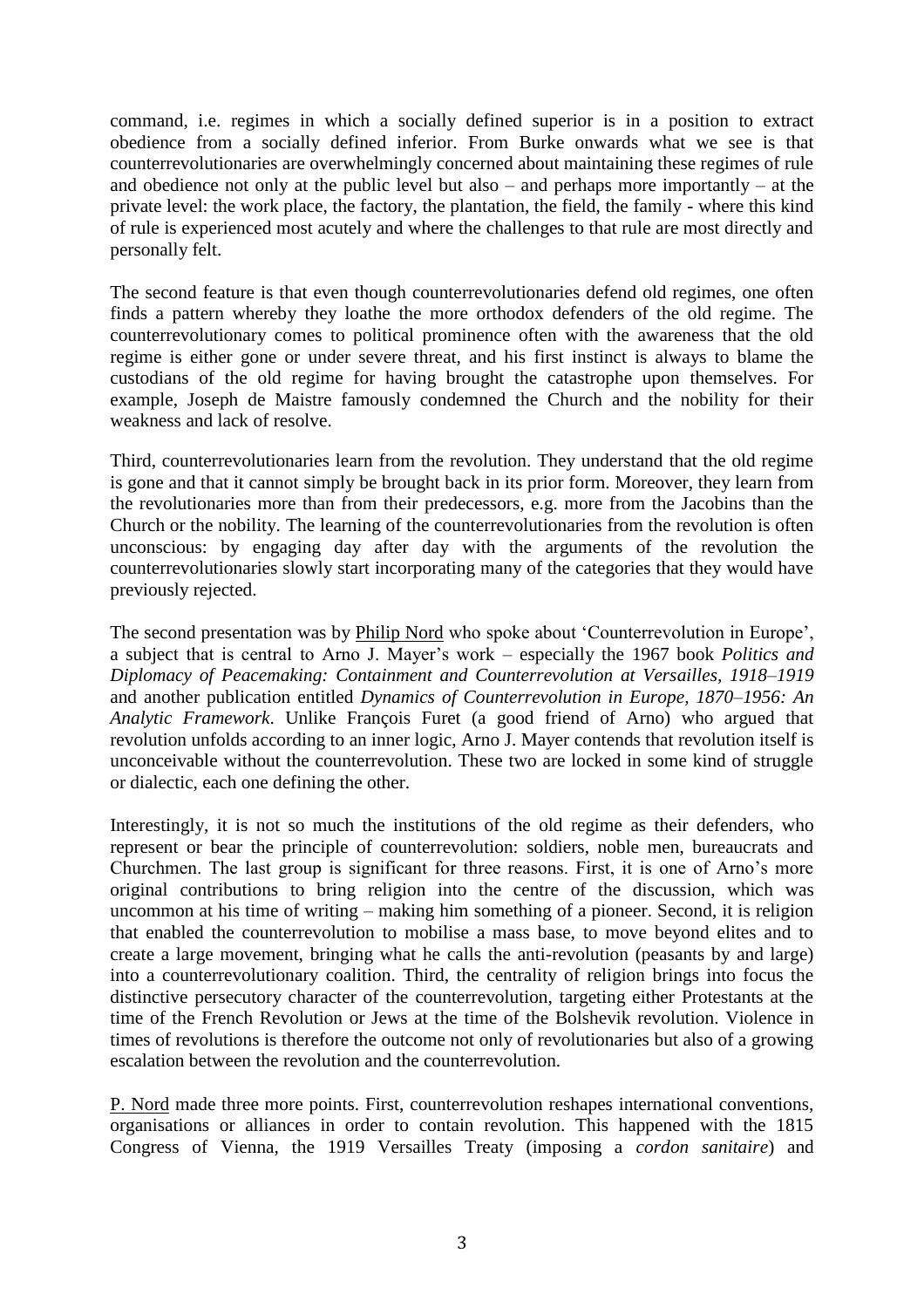revolutionary Russia in the interwar period. Second, counterrevolution will precipitate war.

There is another form of counterrevolution. At the end of the  $19<sup>th</sup>$  century, a keen new player entered the political drama: the low-middle class, which is a swing group that may start up on the left but then ends up on the right. It will fuel a new kind of politics – populist, nationalist, fascist. This is an instance where the low-middle class gets the upper hand and is one of the central themes of Arno J. Mayer's book *Why Did the Heavens Not Darken?* As with elitedominated counterrevolution, this form mixes terror and war. But in this case war is not just a strategy but also – and above all – an inner necessity. War is not so much about containment but more about extermination. Religion is present here as well but more as metaphor than as a set of institutions or a set of beliefs. It is in this spirit that Arno J. Mayer talks about Operation Barbarossa as a 'crusade'. So there is more than one form of counterrevolution in Arno J. Mayer's work.

Two conclusions emerged from this presentation: first, Arno J. Mayer is a great conceptual historian, as illustrated by his profound understanding of two centuries of European history – from the French Revolution to the 1940s. Second, there may be newer forms of counterrevolution: the old regimes are gone, but that does not mean that counterrevolution has disappeared from the historical theme in this particular moment.

The third presentation was by Matt Perry, on 'The Mutinies in the French Navy at the End of the First World War'. His aim was, first of all, to connect Arno J. Mayer's macro-analysis to the micro-analysis involved in the case of the mutineers in the Black Sea in 1919. Perhaps there is a connection between the French left and the Russian Revolution, which in turn is linked to French naval politics in the late 1930s and then during the Vichy regime. Second, Perry develops the idea that revolutionary ideology has a foundational character, which is about a new start. Within the French navy there was an attempt to recast an image and to reorganise the historical service to greater networking: this strategy aimed at restoring the fortunes of the French navy as a consequence, in part, of the naval mutiny. Third, there is a breakdown of legitimate authority in the period after the October Revolution, plunging the French navy into its deepest crisis. Fourth, revolution unleashes fear and resistance, but also fuels a counterrevolution and its ideology. Among the Vichy collaborators, we read precisely the kind of arguments that Arno J. Mayer identifies as the writings of counterrevolutionaries. To conclude, Arno J. Mayer's theory works at the macro as well as at micro level.

#### *2. Comments and questions*

The discussion on revolution and counterrevolution that followed the three presentations revolved around a number of themes. Charles Maier reported that in a recent seminar the debate focused on whether the left or the right was in some sense the more fundamental force in history and, if so, in which sense. If counterrevolution is a defence of the intimate spheres against hierarchy, then what is counter- and what is revolutionary? Moreover, since in a sense the counterrevolutionary mentality is always implicit, should we assign primacy in this terminology? If so, then what is the innovation in this terminology applied to the left and the right? What about the world outside Europe? To what extent is the Iranian Revolution both a revolution and a counterrevolution? Outside Europe these categories scarcely apply, or are scarcely distinguishable.

In his intervention, Larry Siedentop said that he was entirely in favour of using concepts to try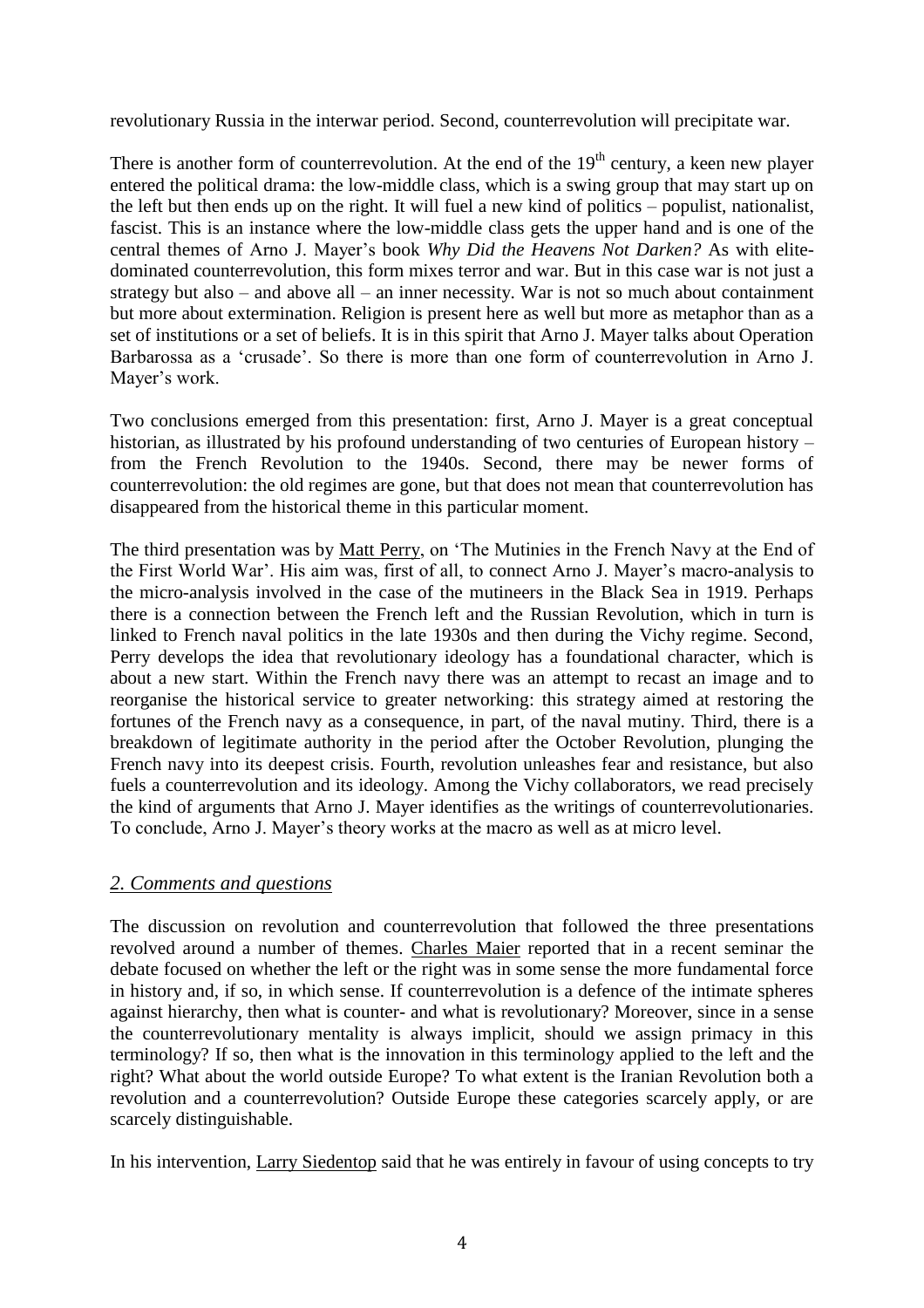to make sense of historical change, but there is a danger of reifying these terms. A term that is introduced suddenly takes a life of its own, and it becomes the cause of what it was initially meant to explain. This can happen with a notion like counterrevolution. If you look at reactions to the French Revolution and to some of its major thinkers you find several different levels of concerns and the balance for these thinkers between these levels is quite different. Let us take Vico and Burke. Religious concerns are the most important, as revolution is above all a moral challenge or a moral threat. In the case of Burke, it's almost a concern about what's happening to political discourse. In political language, there is a kind of reaction of a Common law tradition against Roman law, certainly against the theory of natural rights, with a reference to liberalism and gradual progressive reforms.

In the case of Vico the concern is about sciences or reductionism, inspired by  $17<sup>th</sup>$  and  $18<sup>th</sup>$ century physicians, and it is not only a political concern but also about individuals in society. These are quite different levels, both under the term of counterrevolution, which is why it's crucial to be careful about reifying historicised concepts. L. Siedentop concluded his intervention by saying that the impact of the counterrevolution on liberal thought was fundamental and in many ways encouraged the thinking about change. It introduced the comparative dimension in the liberal tradition and highlighted the illiberal aspects of liberal democracy.

Hans-Heinrich Nolte recalled that, by definition, counterrevolution is a coalition because revolutionaries come first and counterrevolutionaries then gather against them. In the Russian case we have many different people in the counterrevolution: we have imperialists, nationalists, socialists and various groups of social revolutionaries. At least in the Russian case, many of them did not want any dialogue. That is one of the reasons why anti-Semitism was so virulent, but it had not primarily to do with Russia itself.

In his remark, Sebastian Budgen raised a question about the Paris Commune in counterrevolution. Everybody knows that the Paris Commune plays a key role in the revolutionary tradition that was reactivated particularly by the Bolsheviks, particularly Lenin. There is a famous anecdote about Lenin dancing in the snow because the Soviet regime lasted a day longer than the Paris Commune, and the Paris Commune was this dramatic event which played a major role in the collective consciousness of the Bolsheviks. To what extent is the Paris Commune in theory understood by the counterrevolution? Successful or unsuccessful? What part does the Paris Commune play in the practice of the counterrevolution (i.e. the French navy episode)? To what extent do counterrevolutionaries learn from previous experiences?

#### *3. Responses*

In response to these comments and questions, P. Nord said that the starting point is to have the faith, which is what a revolution is – universalist, secular and emancipatory, especially the French and the Russian Revolution. If it did not work out that way, it is because we have to understand the dialectic between revolution and counterrevolution which brings out the terror in one case and Stalinism in the other. For the 1950s and 1960s it was an easy story: the Third World revolution was emancipatory, the counterrevolutionary force was the US. What you do in the era of the Iranian Revolution is a bit more complicated but it can perhaps be described as a national revolution or religious counter-reformation.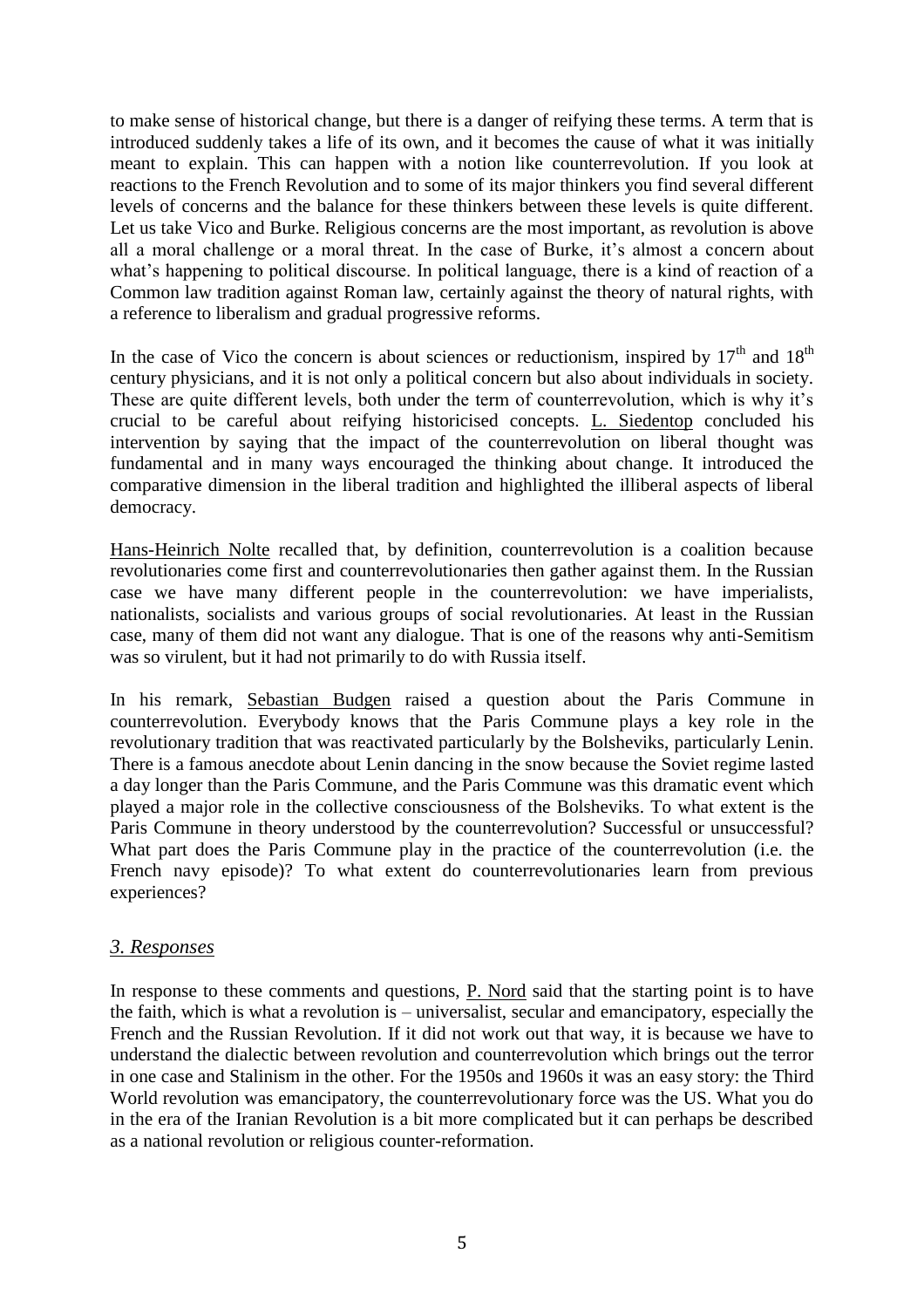In his response, C. Robin suggested that there is a notion that the revolution is internationalist and the counterrevolution is nationalist, but that is not necessarily the case and we should be careful about that. Burke undergoes a kind of odyssey in the course of his opposition to the French Revolution and by the end of his career he is calling for a pan-Europe to resist the French Revolution and for everybody to think of themselves as European, which is really quite dramatic. So there is an internationalism on the part of counterrevolution, which is very important and we should not get trapped in the dichotomy. On the question about enlightenment and religion, the debate can go both ways: either in the direction of those who defended slavery based on their secular Enlightenment outlook or those who were Christian and argued for its abolition. In this sense a revolution is not necessarily progressive, just as counterrevolution need not be reactionary.

In conclusion to this session, Arno J. Mayer remarked that the singularity of the French Revolution is that it was the first one and one cannot understand the evolution of the Russian Revolution without considering this. For Lenin, Trotsky and all the actors of the Russian Revolution, the paradigm that counted was the French Revolution, and they wanted to stop the counterrevolution forces.

The question of how to transpose categories to other historical periods is very important. There was a revolution in Hungary in 1956, and few in the USA questioned the fact that it was a revolution. Academics were immediately black-listed for raising this question. So the concept of revolution changes over time, but what is astonishing is that in the last two years the Pentagon and the White House did not know what to do with the Arab Spring. The word 'revolution' is one that you did not hear very much in this context since it is not much appreciated in the US. As we know, Spring always finishes early. The vocabulary is one that now comes from Europe, and they have appropriate terms to describe it.

One thing that is annoying is that coming to terms in some ways, in particular as Europeans, with what is happening in Syria and the Middle East, is to talk about reformation and counterreformation instead of revolution. Such implicit references to Calvin and Luther do not make much sense. The Middle East is a juxtaposition between Sunni and Shiite with divides among them too. In the European experience, religious conflict was ultimately settled with the Westphalian Treaty, especially central sovereignty, borders and self-determination. Now looking at the Middle East, borders are not clearly defined. It is not without significance that there is a state in the Middle East recognised as such and it is the first with no clear borders, Israel, probably the first in history.

### **III. The Persistence of the Ancien Régime**

This session built on the previous one and focused on the persistence of the *ancien régime*. It featured four presentations that were followed by comments, responses and a conclusion by Arno J. Mayer.

#### *1. Presentations*

The first presentation was by Adrian Lyttelton and concerned 'nation-state and old regime'. He argued that for a long time aristocratic elites were a key element in social cohesion as they upheld traditions of honour, loyalty and service. Of course there was a great deal of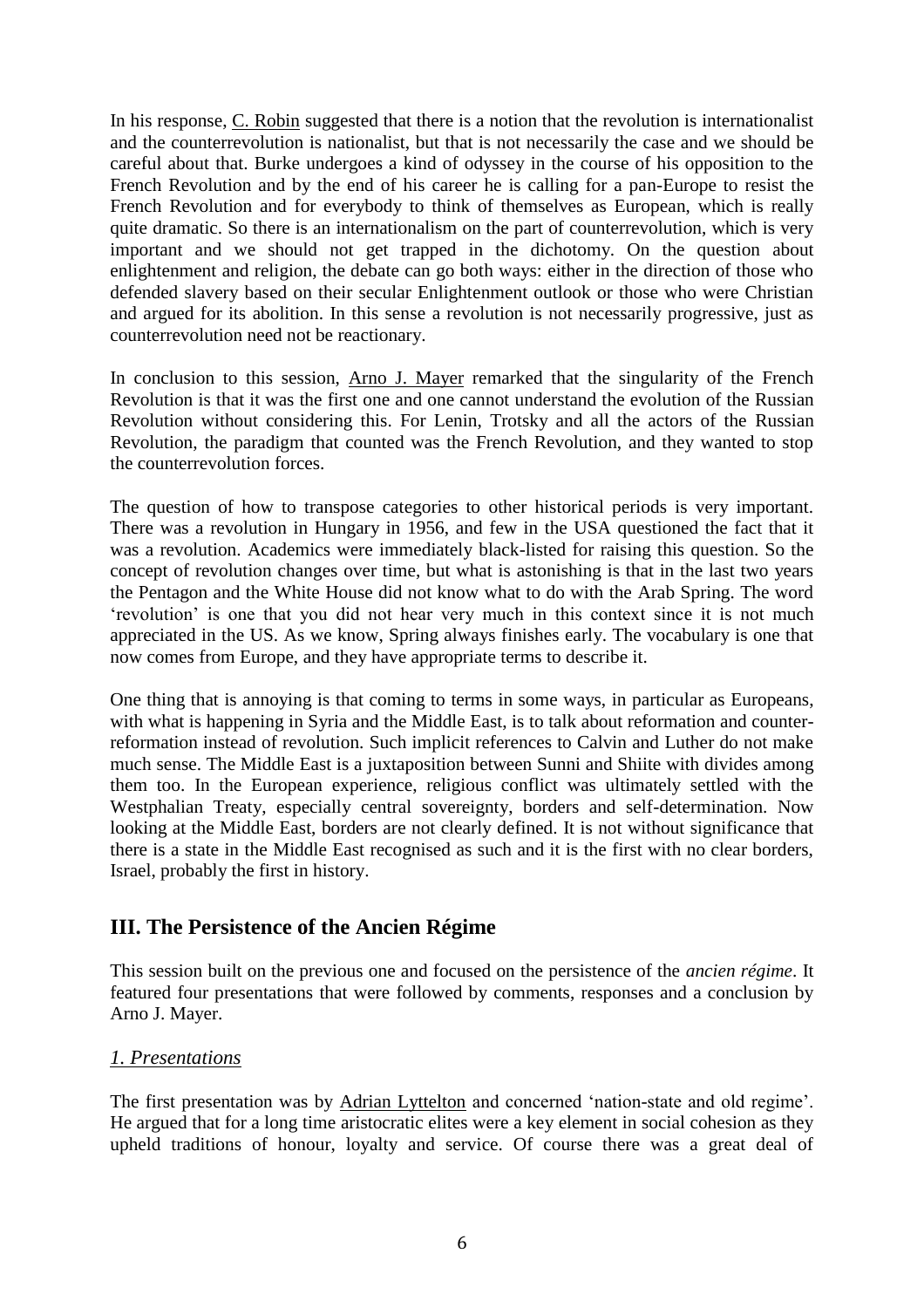oppression and exploitation but relations between the aristocracy and the rest of the populations were characterised by a measure of reciprocal help and assistance. Later on, new educational qualifications and the aggressiveness of new nationalism may have served elite interests but it also extended to the wider sections of the populations and undermined the old social contract.

Norbert Franz delivered the second presentation which was about state-building in the  $18<sup>th</sup>$ and the  $19<sup>th</sup>$  century, with a special focus on constitutions and state functions. He argued that historical breaks have been over-emphasized while continuities have been neglected, not least because events and rapid changes attract more attention. In relation to constitutional development and state sovereignty, he said that constitutions posit the ground rules according to which political societies function. At the same time, those in power also define the 'rules of the game'. From the time of the French Revolution onwards, there was a growing dualism of monarchs and estates. Gradually, Europe saw a shift from monarchic to popular sovereignty, which accelerated following the events of the 1830s and 1840s. The dualism of monarchy and estate survived, but as popular sovereignty became more important parliamentary rule constituted the second pole along with the monarchs. So there were more continuities than abrupt changes between the *ancien régime* and the 19<sup>th</sup> century, with certain developments such as state building becoming more intense. The estates and the parliaments that emerged from these processes co-existed with the ruler who was not always a monarch.

The third presentation was by C. Robin and was entitled "How the Right Turned the Market into an Aristocratic Device". His argument was that capitalism as an ideology seems opposed to aristocracy: privilege vs. commerce; inheritance vs. accumulation, etc. However, there is a certain line of ideas that links the Austrian school of economics to the political right in the USA. Indeed, the two Austrian economists Friedrich von Hayek and Ludwig von Mises came from the same *fin de siècle* Vienna and wanted to build a new aristocracy. Likewise, the other influential Austrian economist Joseph Schumpeter viewed the entrepreneur as a hero who imposes his will on the populace. So market capitalism is entirely compatible with a dynamic, moneyed aristocracy – the rule of the few over the many. Indeed, for Hayek, the market economy is the ultimate realm of morality because it constitutes the one area where sacrifice reigns supreme. The Chicago School in the USA turned the idea of free market from Smith and Ricardo's emancipatory device into a revolutionary mechanism to eliminate the socialdemocratic settlement of the post-Second World War era. In this sense, the capitalist market depends on, and promotes, a new aristocracy.

Gerhard M. Ambrosi gave the fourth and final presentation, on "The Lower Middle Class as a Contemporary Problem", in which he made three points. First of all, both Marxists and leftists despise the *petite bourgeoisie* because it lacks class consciousness. Second, the lower middle class was never in favour of either the revolution or the counterrevolution. It did not fit neatly into any of these categories. Third, there were dangers emanating from this class in the face of economic and social dislocation in the aftermath of the Industrial Revolution, political upheaval and wars. There is a strong contemporary dimension, with the economic and financial crises and the squeezed middle class that is suffering a real income loss and struggles to make ends meet.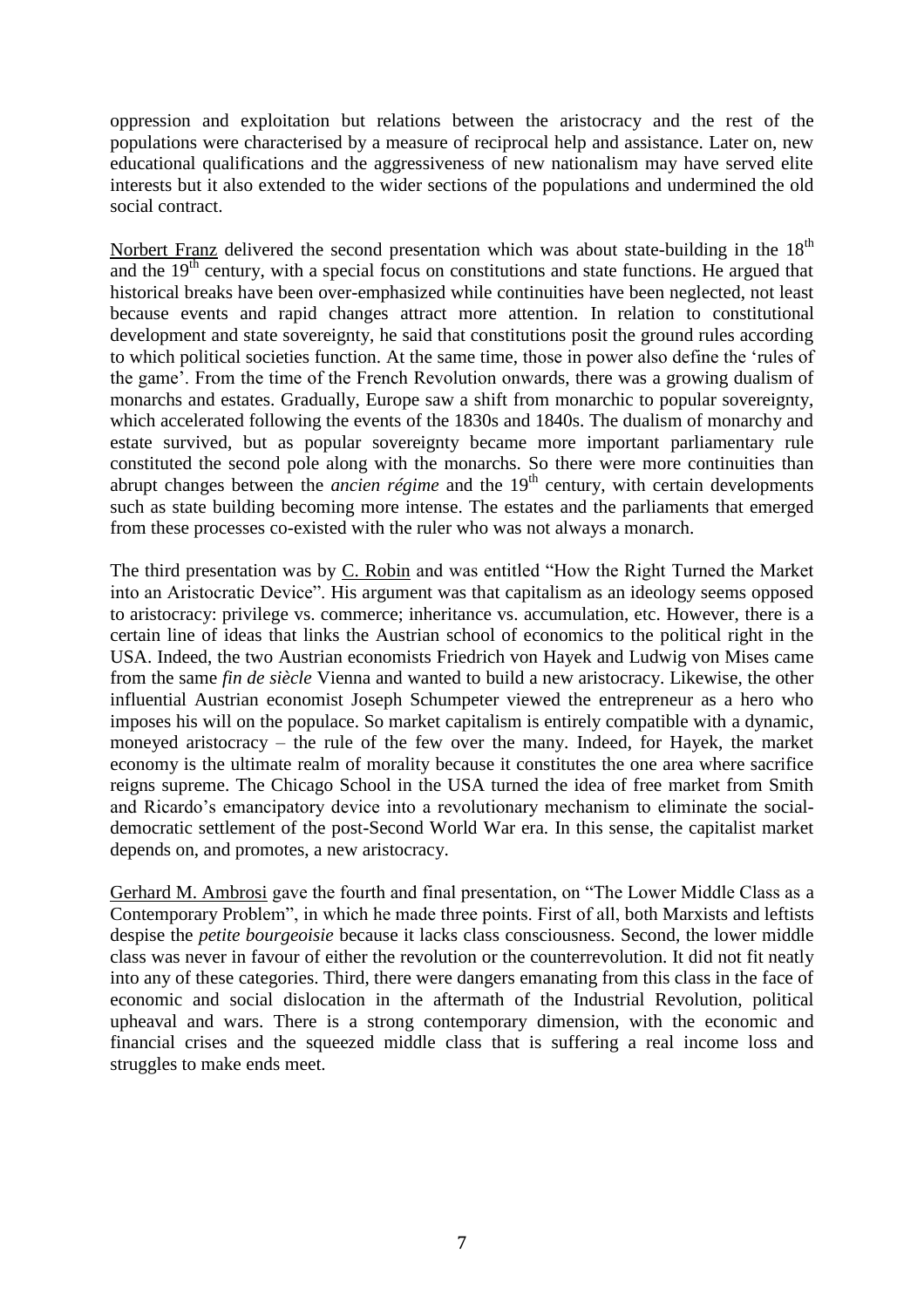#### *2. Comments and questions*

Christopher Coker began his remarks by wondering how revolutionary a revolution is. In many ways, the independence of the USA from Britain was more revolutionary than the French Revolution – whether in terms of emigration or land acquisition. By comparison, Cromwell's Revolution displaced the aristocracy from power, but only briefly. Second, on reactionary modernism in Germany, it was a case of feudal constitutionalism, with an emperor who wanted the army on two and perhaps even three occasions to stage a coup d'état against the parliament. Third, on the nature of modernity, it was the Spanish philosopher Ortega y Gasset who said that the English always got to modernity first. To be modern is the ability to reinvent yourself or to revalue the values, as Nietzsche put it. It is about adaptability and versatility, which are not features we commonly associate with the old regime.

C. Maier suggested that in one sense, Nietzsche was counterrevolutionary and David Friedrich Strauss a modernist. There is always a quest for aristocratic values and virtues, e.g. academic competition or sport. Likewise, sacrifice and wagers are a central part of society, e.g. the motto 'win big and lose big'. Modernity is also marked by decisionism: *nous nous engageons et après on voit* - a stance that seems to apply to people as diverse as Schumpeter and Carl Schmitt. So it is far from clear whether a dispute over rival meanings of modernity and modernism makes much sense.

In his remarks, Michel Vovelle argued that on the question of legacy vs. rupture, there is no fundamental element such as the new secular divide (*le partage laïc*). Here one can argue about the preamble of the US constitution and the French declaration of human rights and the citizens. Indeed, the separation of state and church was absolutely central to the French Revolution. This secular divide did not happen overnight and was not like the introduction of the metric system. Faced with the numerous and powerful forces of resistance, these were long struggles that lasted until the end of the  $19<sup>th</sup>$  century and the beginning of the  $20<sup>th</sup>$ century. Now the system that emerged from the French Revolution requires critical inquiry, including a questioning of fundamental principles such as the passion for liberty and the passion for equality, and now a third passion – that of religious fervour. He concluded his short intervention with two quotes on the legacy of aristocratic values. First of all, "we are all has-beens". Second, "kings will return, they will be but phantoms".

H. H. Nolte spoke of the persistence of models, for example in the German bourgeoisie, the persistence of the aristocracy such as the Krupp dynasty. S. Budgen put a question to C. Robin: is the persistence of certain homologous structures a problem? Is not the persistence of market fundamentalism a function of ideology? In his response, C. Robin said that many of Hayek's disciples could be found not only among influential academic circles but also the political and economic elites. There was also Hayek's involvement in the Pinochet regime, which was extensive at the personal level and extended to the constitution. After the putsch, the new Chilean constitution was called Constitution of Liberty, named after Hayek's book.

For his part, L. Siedentop spoke about aristocratic values and revaluation. Among figures such as Constant, Tocqueville and other liberal thinkers of the  $19<sup>th</sup>$  century, the emphasis was on equality before the law and free associations without succumbing to state centralism. Second, the notion of 'natural aristocracy' (birth, old families, etc.) should not be equated with all forms of aristocracy, including the Aristotelian notion of merit and talent (knowledge,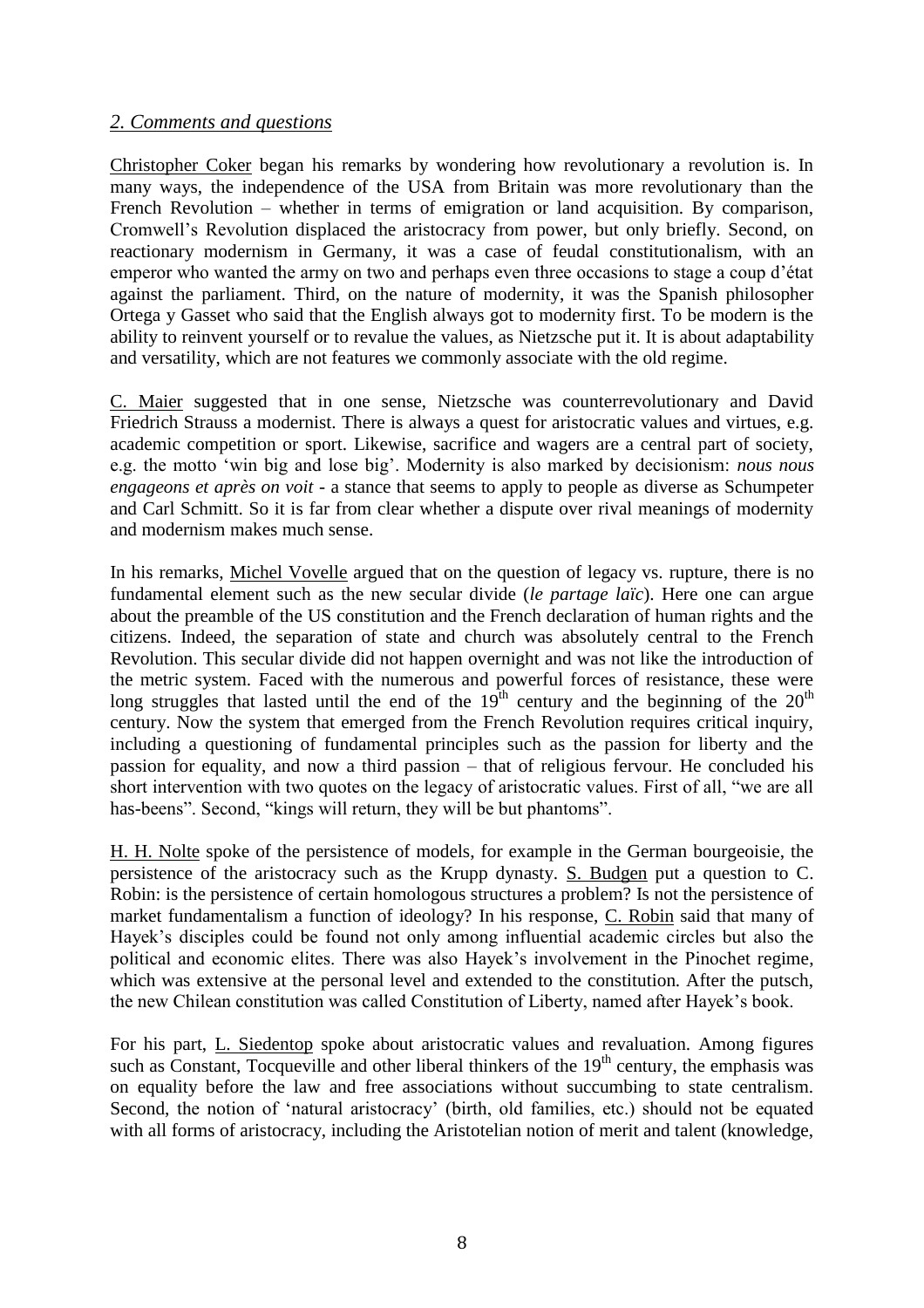ability, etc.). By the way, Hayek's book is very Tocquevillian in some respects, e.g. the question of centralised vs. decentralised rationality.

Fabrice Montebello argued that we are confronted with a phenomenon of ambivalence: various forms of counterrevolution and mass mobilisation, including religious ties. For example, it is necessary to note the central role of the Protestants in the French Revolution and that of the Jews in the Russian Revolution beyond the contribution acknowledged by the actors themselves. So there are at least two types of revolution: first, the idea of a 'socialist Jesus' and, second, Communist parties in Catholic countries such as France and Italy, which intended to create counter-societies.. On the French reactionary figure Charles Maurras, it could be said that "he hates primitive Christianity, the worldview of the gospels, which for him is a Jewish conception".

Margareta Mommsen contended that Jewish religion played absolutely no role in the Russian Revolution; there were many Jews but that is not the same thing. For many reasons, Orthodox Christianity could not mobilise the masses. Today Vladmir Putin would like to use the Church for shoring up his popular support but it does not work.

#### *3. Responses*

C. Robin spoke of Luther's priesthood of all believers. Nietzsche views religion as the problem because he attacks egalitarianism: socialism has taken over from Christianity, the slave religion. Some revolutionaries want to rely on religion but there are many agnostics and atheists, so religion is neither the distinctive mark of revolutions nor is it always present in counterrevolutionary movements. Finally, Hayek talks about dispersed knowledge but this is not a democratic conception of knowledge. Only the 'few' will be able to exercise freedom, and we just cannot tell in advance who it will be.

In conclusion, A.J. Mayer – in relation to the role of Jews in the Russian Revolution, quoted from the sermon of the Chief Rabbi of Luxembourg in 1936. Entitled 'the new anti-Semitism', the sermon featured the following: "when a Jew converts to Communism, it doesn't necessarily mean that he becomes a Communist". The reason is that no Jew can be communist because one can only serve one God. On religion and secularism, he said that in 1956, the USA changed the motto on the dollar notes from *e pluribus unum* to *In God We Trust.* God has also been brought back into the pledge of allegiance. Ultimately all sides instrumentalise religion for their own political reasons. A. J. Mayer concluded with the following: "religion is a Pandora's Box and it's just not my gig".

# **IV. The 30 Years War of the 20th Century**

The next session turned to the  $30$  years war of the  $20<sup>th</sup>$  century' and featured three presentations, followed by comments, questions and some responses at the end.

#### *1. Presentations*

The first speaker was C. Coker who argued that we have to distinguish between three different 'twentieth centuries'. First of all, the twentieth century that was in continuation with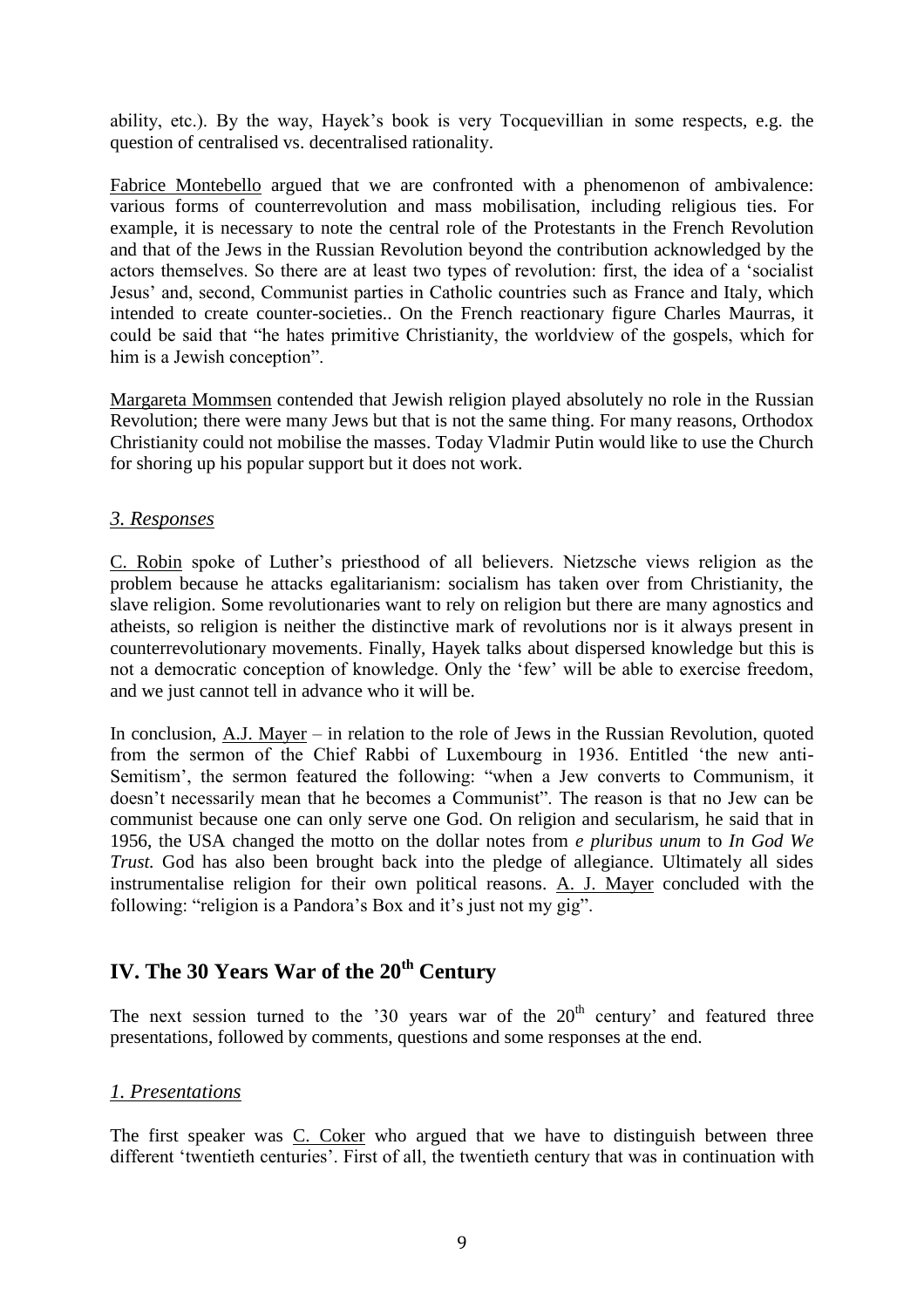the nineteenth century. Second, the twentieth century as a unique century, creating a new society and a new man. Third, the Final Solution and the atomic bomb, which is the twentieth century breaking with itself, abolishing time and history. The writer Milan Kundera once wrote that the nineteenth-century novel is all about subjectivity, whereas the twentiethcentury novel shifts the focus to people formed by history.

In the 'first twentieth century', technological innovation was in continuity with the nineteenth century, including military tools. In Hegel's words, there were 'ethically healthy nations'. July 1944 marked the end of the German *ancien régime*. During the 'second twentieth century', war was revolutionary and seen as a crusade. The medium was either a 'new society' (USSR) or war (USA) – the promise of perpetual peace after the end of all wars. The 'third twentieth century' was discontinuous with itself because there won't be a twenty-first century' as the twentieth century was blowing itself up, which was true for the Final Solution and the atomic bomb. The failure of each of these projects makes war possible in the twentyfirst century. The "duality of choice is the singularity of existence": stay or leave, e.g. in Afghanistan. The twenty-first century war could be the religious wars opposing Sunni to Shia. In terms of war and technology, we are in a moral no man's land, as drones and robots change the nature of warfare fundamentally.

In his presentation entitled "Ordering Europe: Shaping the Continent in the Period 1900- 1940", Michael Wintle began by saying that the system of ordering Europe such as the Congress of Vienna collapsed in 1914. Thereafter a new system emerged, that of European integration, but how so? First of all, there was a profound transition and discontinuity between 1900 and 1940. After 1918, Europe suffered from a cultural crisis and a crisis of paradigms. The 1919 Treaty of Versailles made the League of Nations possible, including the break-up of four empires (Russian, Austro-Hungarian, German and Ottoman) and the rise of ideologically based systems such as fascism, nation-socialism or communism.

C. Maier gave a presentation with the title "The 30 Years War of the  $20<sup>th</sup>$  Century: Uses and Limits of the Analogy". Faced with the reality of multiple states, war and revolution are inextricably intertwined. Warfare certainly changed fundamentally between the  $17<sup>th</sup>$  and the 20<sup>th</sup> century, not simply in terms of technology but also in terms of the primacy of defence vis-à-vis the primacy of attack. Here 1917 was key. Amid the general crisis, there was a more specific crisis of feudal extraction, which has economic as well as other dimensions. When everything is said to be in crisis, then this ignores a proper taxonomy of crisis. As somebody once remarked, "Whenever I hear the word crisis, I reach for my gun". One mark of the  $20<sup>th</sup>$ century was that the origin of world wars could be traced to particular areas of conflict (e.g. the Balkans) that nevertheless had global repercussions. There were also important continuities, more so than ruptures. For example, the use of gas in the two world wars on all sides, including in the US army in which Arno J. Mayer later served.

#### *2. Comments and questions*

In his short intervention, Lothar Rühl argued that the 1919 Versailles system was inherently unstable. First of all, there was a presumption against all experience and all realities (balance of power and balance of economic forces). Second, Soviet Russia was excluded from the post-1919 system and ignored by the West, leading to a Soviet-German entente. In short, a system created against the two most important continental powers could never work. Third, the promises to the Tsarist emperor in 1915-16 by France and Britain did not materialise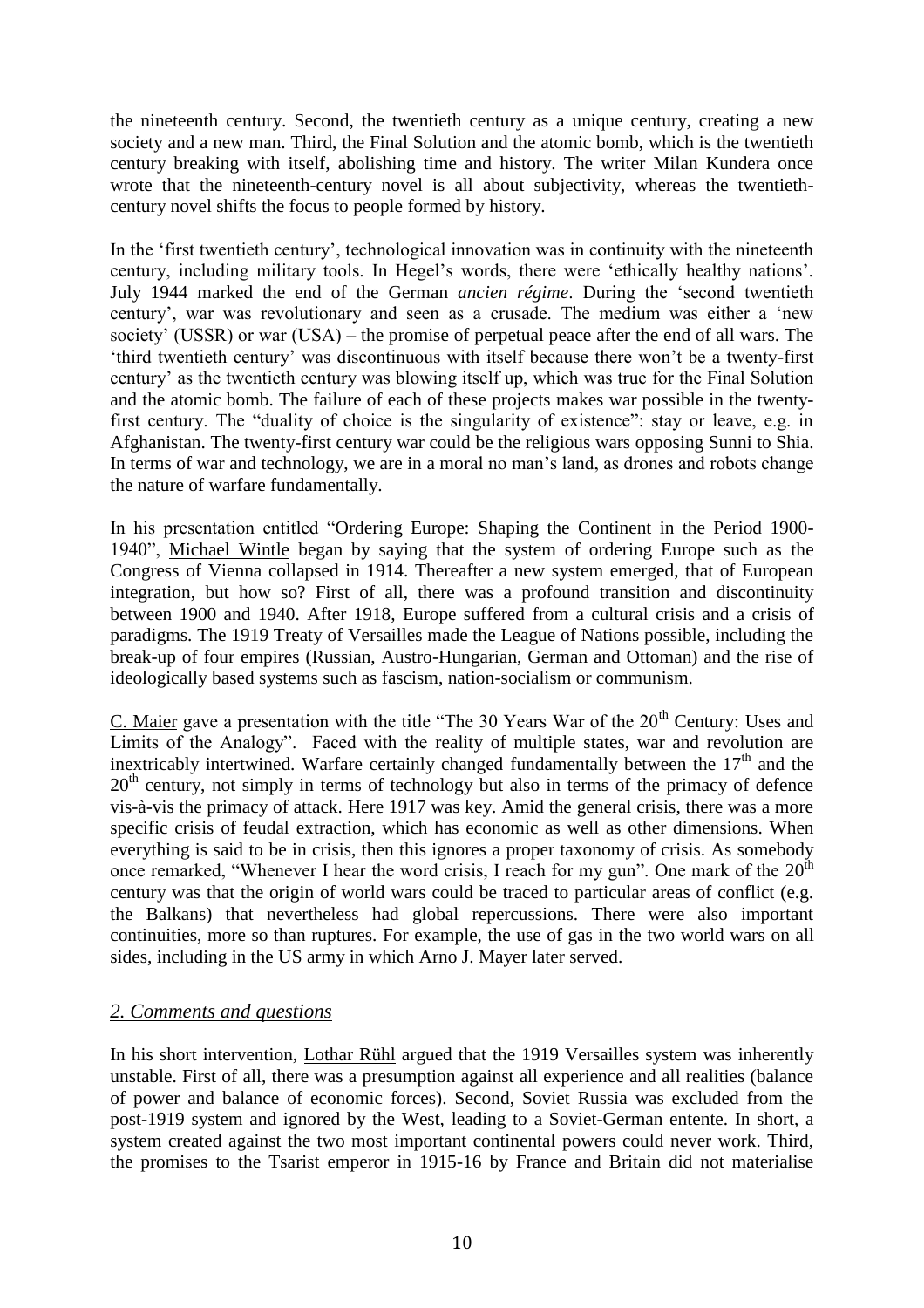because of the Russian Revolution (with significant implications for Armenia and Turkey too). In this manner, the West was saved from Soviet domination of the eastern Mediterranean. Lloyd George is reported to have said to Woodrow Wilson that it was to be expected that small countries, which were given independence, would have different needs compared with the great powers. So the 1919 system marked a return to the  $19<sup>th</sup>$  century that could not create peace in the  $20<sup>th</sup>$  century.

#### *3. Responses*

A. J. Mayer contended that L. Rühl's account is to take a geopolitical analysis that is even pre-Clausewitzian. One cannot come to grips with 1919 unless one understands the changes within Germany and elsewhere, especially the right-wing turn after the First World War and the move away from the old geopolitics. In terms of the contemporary analogy, it's like saying that Israel takes action against Syria (and its support for Hezbollah) because they did not get the green light from Washington DC about bombing Iran.

C. Maier concluded this session by saying that historians are retrospective trend-spotters! In the end, any periodisation is arbitrary because the question is about what is latent and what is a trend. The notion of crisis is over-used, and its peculiarity is that corrective action can make things worse, not better.

### **V. The Final Solution**

This session focused on the Final Solution and featured two presentations, which were followed by a number of shorter interventions, a debate and some concluding thoughts.

#### *1. Presentations*

In his presentation, Laurent Moyse argued that Arno Mayer's functionalist view has the advantage of putting the Holocaust in the context of the Nazi regime as a whole. At the same time, the largely contingent factors may not quite add up. Arno J. Mayer claims that the racial laws were opportunist and that the Nazi jumped on the bandwagon, but this is not structural enough an analysis. It is true that military problems such as 1941 campaigns accelerated the move towards the Final Solution. Arno J. Mayer is also right to point out how inconsistent and non-linear Nazi policy against Jews was. But the exclusion of the Jews was one of Hitler's obsession since 1919. Arno Mayer mainly focusses on the means – which were clearly subject to improvisation, depending on the internal and external evolution of the Nazi regime – and devotes little thought to the ends of the Nazi policy.

H.-H. Nolte said that Arno J. Mayer's book on the Holocaust was written before the Russian archives opened following the end of the USSR. From today's vantage point, we know that local and regional factors were key in the timing of the Final Solution. At some point, the Nazis decided that death through famine would not be fast enough. The same was true for ghettos. This, coupled with military problems (especially in the Russian campaign) explains in large part the way the Final Solution unfolded. But Nazi leaders did not grasp the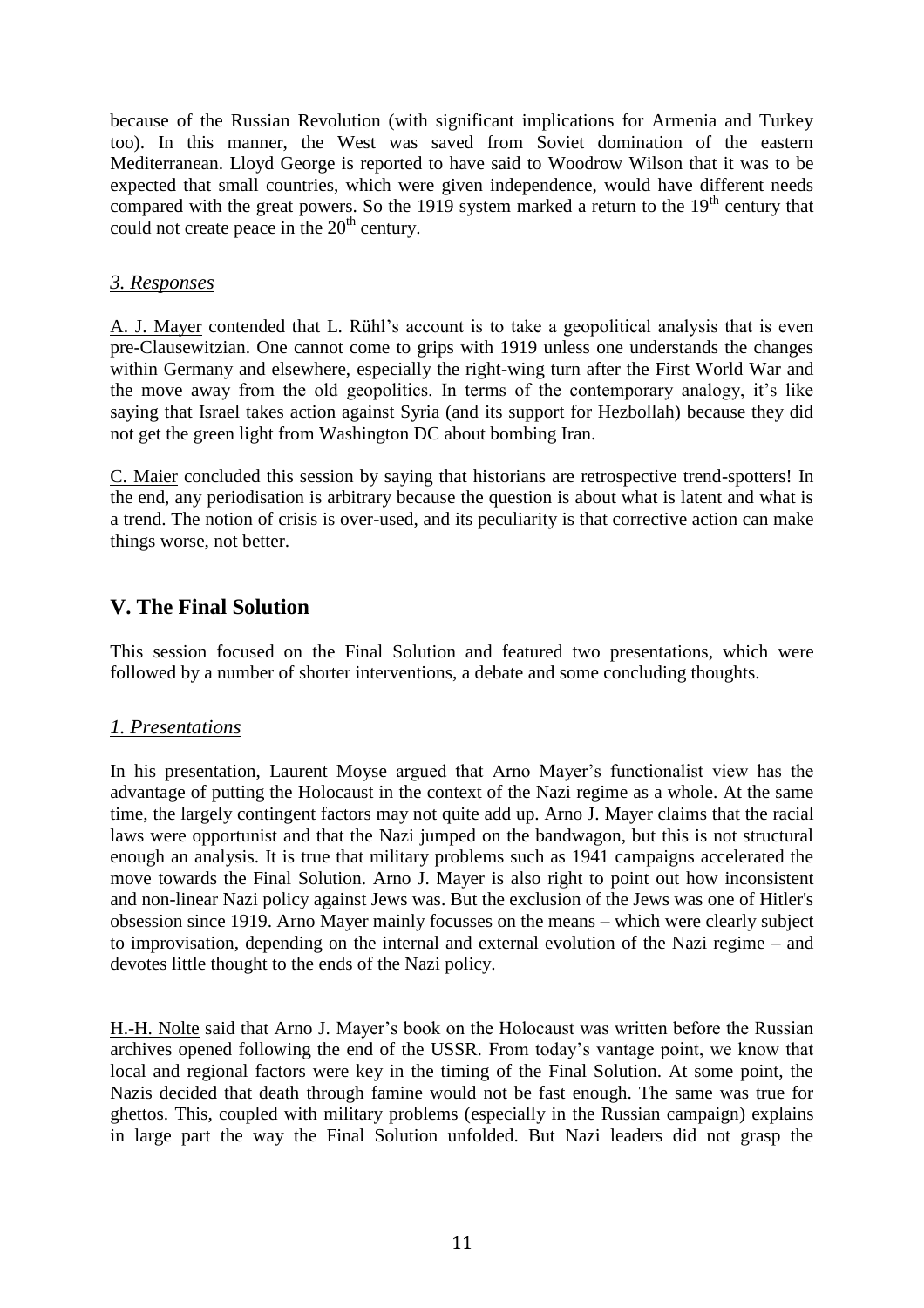significance of the Stalingrad defeat. They still believed that they would win the war, linking the war of annihilation to the Final Solution (*Vernichtungskrieg und Endlösung*).

### *2. Comments and questions*

According to M. Vovelle, the problem of the Final Solution is not something known by contemporaries. There was a general fear of the Gestapo. In his own case, he reported that four neighbours had been deported to camps and never returned. He is not pleading ignorance but there was very little knowledge about events. The truth only emerged much later. Today people speak of a culture of silence, but the Holocaust cannot be dissociated from resistance. At Princeton in 1977, all the terror and all the horrors came to light. Our memory is partly reconstructed but not less real.

C. Maier remarked that Arno J. Mayer put in place a great framework of the European civil war, but the Holocaust is surely more specific. Arno J. Mayer's book does that, perhaps more so on a second reading. However, does not the book risk subsuming the 'Jewish question' under other, broader trends? Similarly, C. Coker argued that genocide is as old as humanity but it does have a specific character. He said that he did not agree with Adorno and Horkheimer's negative *Dialectics of Enlightenment* or Gray's dismissal of the Enlightenment as proto-genocidal. Rather, liberty, equality and fraternity are principles that inform all modern genocides up to Cambodia. For example, the Rwandan genocide was committed in the name of liberty. The quest for equality and a classless society inspired the genocide of various communist regimes. Finally, the brotherhood of one's fellow countrymen led to many genocidal campaigns. Kant himself argued in the Second Critique that Jews are no universalists because people cannot become Jewish, and Jewish exceptionalism rules out universalism. Today, evolutionary biology tells us that we are hard-wired to focus on in-group identity and cooperation, not on the out-group.

H. Mommsen wondered about the impact of Arno J. Mayer's book. He tried to avoid the isolation of the Holocaust from the rest of the Nazi regime, which was a key intervention in the debate. The problem is that this leads to an excessive focus on perpetrators, which is legitimate, but risks becoming a self-fulfilling prophecy and neglects historicity. Recent research sheds more light on the escalation of terror and violence that were perpetrated against the Jews – a historical process that was entirely contingent and not pre-determined in any way.

For his part, András Balogh said that there were three options for Jews in Europe: either full assimilation or being part of a multicultural society or emigration. Jews in Hungary were among the most assimilated Jews in Central Europe, with inter-marriage very common indeed. But when anti-Semitism struck, this model broke down almost immediately. The founder of Zionism came from Budapest, but most Jews in Hungary wanted to be Hungarian.

C. Maier contended that the myth of golden assimilation in countries as diverse as Hungary and Germany continues to be very influential but needs to be challenged. The historical reality is much more complex and inter-group living is far more multi-layered. Moreover, the notion of Shoa seems to suggest that this is largely a Jewish problem or Jewish history when it clearly is not.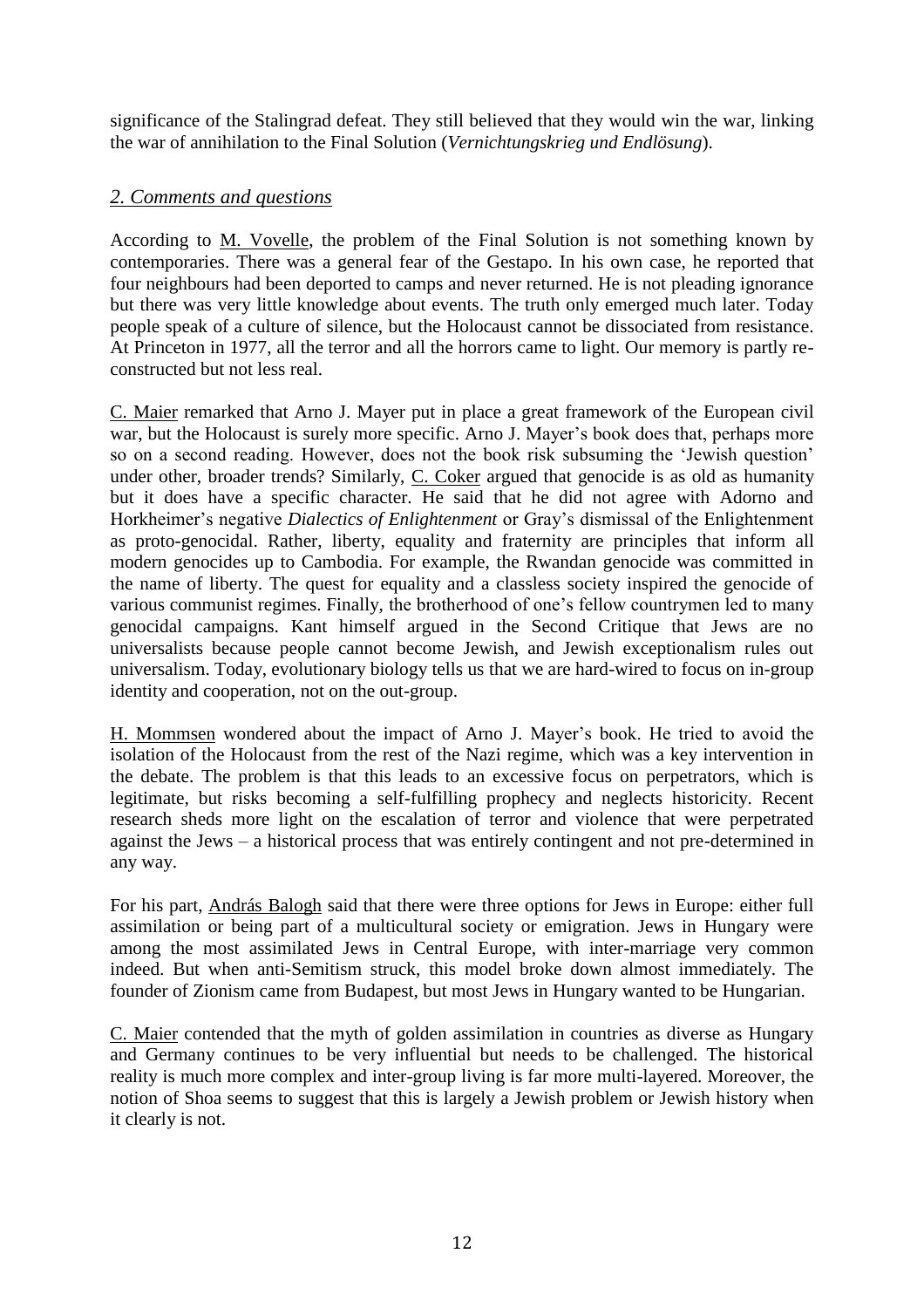#### *3. Responses*

In his response to the various arguments, A.J. Mayer began by clarifying that he wrote the book as a historian, not a specialist of the Holocaust. He appreciated L. Moyse's intervention but would describe Moyse's position as' ideological determinism'. By contrast, functionalism is obviously different but he would not term his own approach as purely functionalist – unlike H.-H. Nolte. Once the Russian archives opened up, we would always know more about the 'Judeocide' but Arno J. Mayer confessed that he had not kept up with the burgeoning literature on the subject. Overall, it seems to him that too little critical work has been done on what happened in Eastern Europe (killings by Ukrainians, Byelorussians, Poles – before the Nazis got to the USSR). Anti-Judaism and Judeophobia are not the same as anti-Semitism. Eichmann was perhaps not as central as some suggested. To say that there was some 'killing instinct' at work among the Wehrmacht is excessive.

In terms of his own personal account, there remains a scar from the student guild in relation to German citizens of Jewish faith. Arno J. Mayer's own cousin refused to leave, having served in the German army during World War one and having earned an award.

### **VI. The Middle East Today**

The next session turned to the question of the Middle East today in light of Arno J. Mayer's historical research. There were two presentations, followed by a discussion and some concluding reflections from Arno J. Mayer.

#### *1. Presentations*

The first presentation was by M. Vovelle who spoke about various notions and terms. First of all, the notion of 'revolution' applied to the Arab uprisings of 2011-12. The objective of the first part of this presentation was to compare notions of revolution in the light of contemporary events. For some time it seemed as if the age of revolution from 1789 to 1989 had passed (François Furet). The 1979 Iranian revolution was an outlier in an otherwise nonrevolutionary era. However, now we are witnessing the reawakening of revolution. Examples include the Arab Spring and some precedents (e.g. 1840, 1989, 2011) and the more general moral crisis linked to corruption, which has triggered a mass mobilisation (including women) and urban uprisings using social networks. But Spring always ends badly, so are we to expect an Arab Winter?

Second, on revolutionary passion, egalitarianism and the role of religion (Islam), he pointed to the limits of Furet's analytical framework. For instance, the time of prophets and the importance of salvation have given way to metamorphosis instead of revolutions. Even Jean-Luc Mélenchon's citizens' revolution is different from the revolutionary age. Likewise, the way of hope and revolution gives way to reform – whether more marginal or more fundamental. Others like Alain Badiou speak of riots and the awakening of History (demonstrators and rebels rather than revolutionaries). Linked to this is the theme of resistance. Overall, the impact of the Arab Spring on France was rather weak. There was some limited sense of compassion, responsibility and resignation, but little if anything has really changed.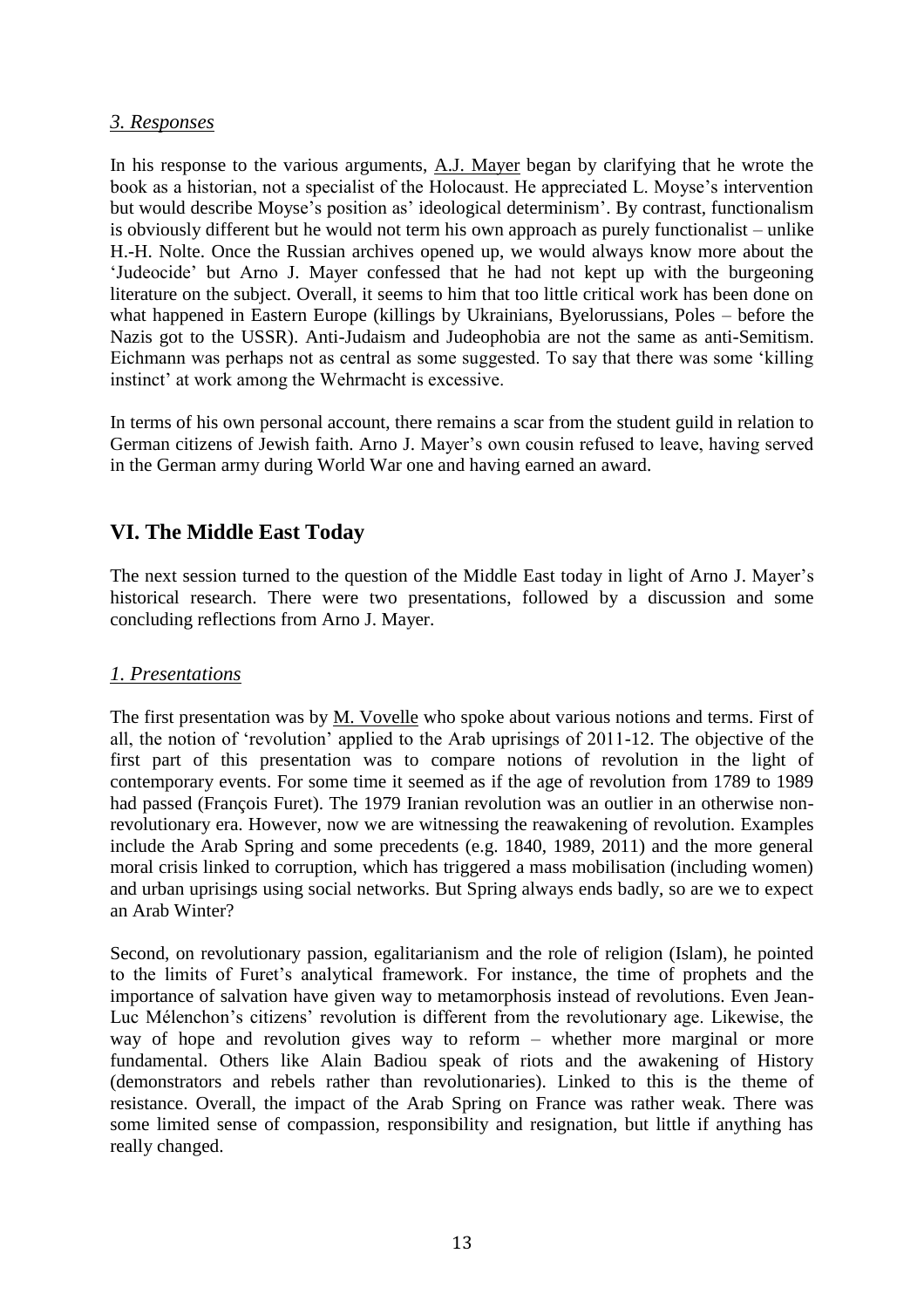In his presentation, Mario Hirsch remarked that the Middle East is part of Arno J. Mayer's personal history and his Jewishness. Even though violence is an objective historical necessity, it is also the case the Old Testament prioritises peace over conflict. As it says in the Book of Isaiah, God enjoins his people to follow his command and "they shall turn their swords into ploughshares". Arno J. Mayer's 2008 book on the Middle East is still very relevant and significant, for a number of reasons. First of all, on the question of the Palestinian refugees, he addresses the paradox of 'a land without a people for a people without a land'. The refugees are the original sin of the creation of the state of Israel that continues to blight its existence. As Mayer shows, this was by no means inevitable, notably discussions within the Zionist movement that was split on the Arab question. Second, maintaining such a strong, vast army deprives Israeli society of vital social services, against which there were demonstrations last year. Third, on racism and discrimination, Arno J. Mayer – as a Jew – cannot possibly be attacked for anti-Semitism but he is accused of providing arguments for the enemy and of being a self-hating Jew. All of which is outrageous and is a case of playing the man, not the ball.

#### *2. Comments and questions*

In his intervention, Sam Cherribi reported an interesting episode from the 1940s: when Pétain asked the King of Morocco Mohammed V to send the Jews to the concentration camp, the King said that there were no Jews in Morocco but only citizens. In other words, there was resistance to the Nazis and to anti-Semitism in the Arab world, and the Israeli-Palestine conflict tends to overshadow this fact. On the Arab Spring, there are a number of aspects worth highlighting. First of all, at the beginning there were no Islamic slogans, no anti-Israel slogans, and no anti-American slogans. But later on, many uprisings turned out to be a victory of political Islam and even Islamism. In this sense, it has been a very successful counterrevolution. Second, of course political Islam was always there, e.g. the Muslim Brotherhood had been working on the ground for decades. But the sequence was nevertheless interesting, as it reveals that political Islam was not the initiator but rather a more co-opting force. Third, is political Islam a danger? The French scholar Olivier Roy argues that we live in post-Islamic societies and that Islamists will mutate into conservative parties, e.g. the AKP in Turkey. But there are examples of fatwas and the application of sharia law as well as the rise of overtly Islamist movements that want to abolish any sense of popular sovereignty, individual freedoms and personal rights.

L. Rühl argued that from the point of view of Western governments, Arab dictatorships were factors of stability in relation to Israel's security and the reliability of the Suez Canal. Western arms' delivery to Egypt has to be seen in this light. It was also the case that the Egyptian army leadership viewed Arafat as a threat to stability. For its part, Israel (notably the former defence minister Ehud Barak) maintained for a long time that Germany could deliver submarines to Egypt but that Israel would always be able to destroy them anyway. So the Egypt uprising changes all this, because security is at stake: the protesters do not want peace with Israel. In response, what is needed is an even-handed policy towards both Israel and Egypt. Likewise, Syria under Hafez al Assad was more predictable than under Bashar al Assad. Amid growing uncertainty changes, Israel needs the US even more as an external stabiliser in an increasingly unstable world.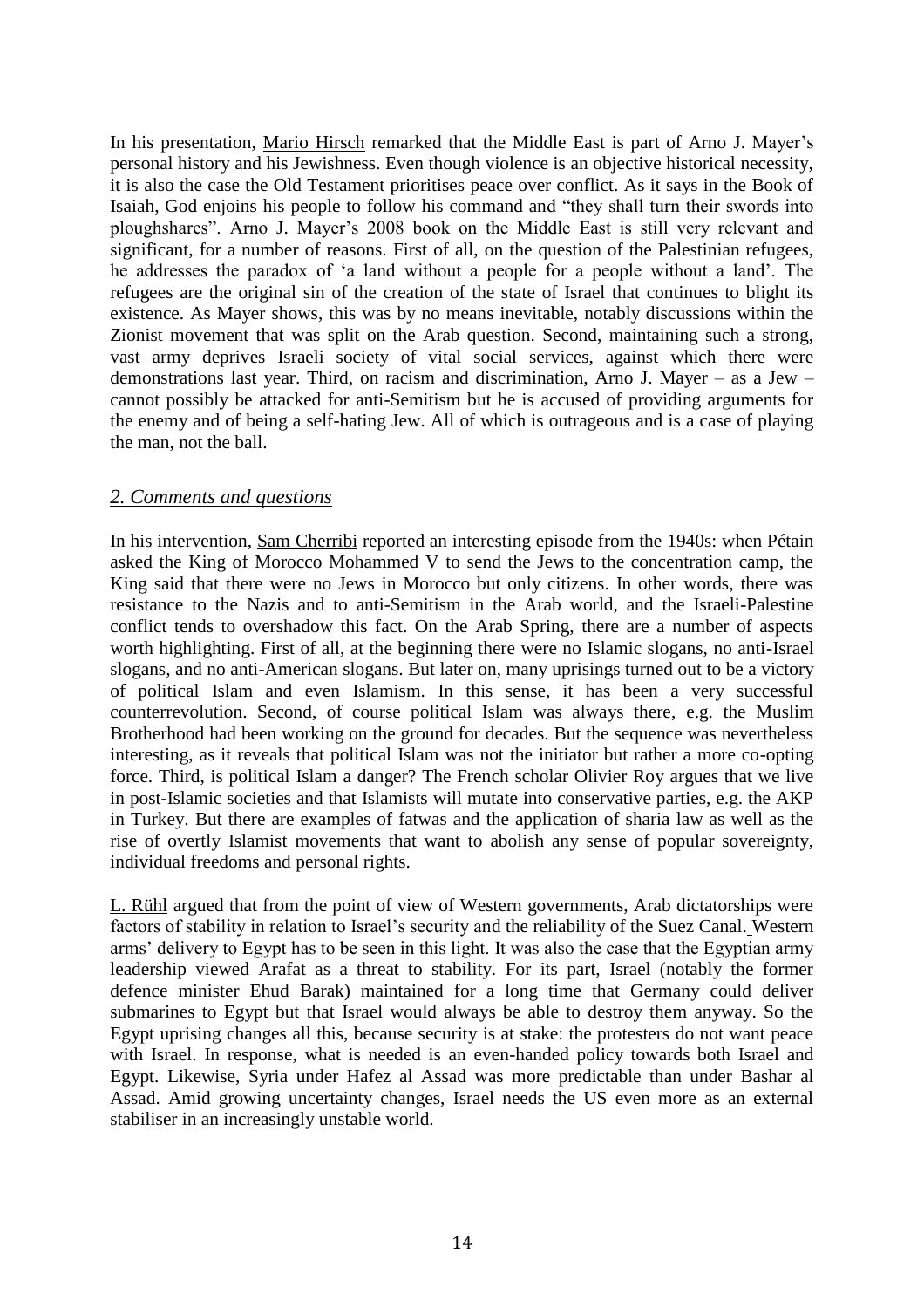This was followed by a series of very short remarks. First, C. Maier commented on the optimism of S. Cherribi vs. the realpolitik of L. Rühl. This marked contrast brings us back to Arno J. Mayer's thoughts on the inextricability of war, violence and revolution. There is a thousand-mile arc of instability from Mali via Egypt to Syria, and it is not radicalisation through revolution but radicalisation before revolution that has caused this. Second, M. Mommsen referred to the term 'indignation', which is common to many revolutions and protest waves and was the main notion in the Russian demonstrations of 2011-12. But there has been no follow-up because of the systematic repression by Putin's regime. Third, Victor Weitzel noted that compared with 1968, the current protests do not lead to political changes. There do not seem to be the same, effective channels of transmission for societal change to take root. Fourth, A. Clesse asked what exactly does the West want in relation to the so-called Arab Spring? Is it democracy or barbarism? Western powers engage in the brutal killing of Saddam Hussein and Col. Gaddafi, but claim to do so in the name of freedom and democracy. At the same time, nobody among the ruling elites in the West or Israel is genuinely committed to the peace process.

In response to some of these comments, C. Maier retorted that one can be very critical of US policy (in Iraq, Afghanistan, etc.) but the USA is not to blame for it all. There are forces beyond US control. There is no successful democratic left (Blair, Clinton), and we are paying for their failure.

At this juncture A. J. Mayer interjected several questions: who is 'we'? Academics? Americans? If so, which Americans? He said that this session is supposed to be about the Middle East today, uprisings that may turn into revolutions. Looking back a few decades, it is interesting to note that Nasser was a nationalist who tried to bring about a third way between the super-powers. He was even called a fascist. We helped create a vacuum by eliminating nationalism, and the rise of Islamism is in large part a consequence of just that. The 'masses' is a notion that historians have long stopped using. The British historian Richard Cobb distinguished rather aptly the 'faceless masses' from the 'crowd of persons'. In some sense this may apply to educated urban crowd vs. uneducated rural population, which is all but invisible and inaudible. One key aspect that has so far not been mentioned is the universalisation or globalisation of the blue jeans – the seemingly inexorable spread of American culture across the world and the effects on politics. When analysing the sociology of demonstrators, protesters or perhaps revolutionaries, we need to abandon our residual 'Orientalism'.

In his remarks, C. Coker raised the question as to how important ideas actually are in revolutions. The answer is that perhaps they are not very important at all. 1989 is a poor analogy because it was an *ancien régime* reinventing itself very quickly (palace coups and coups d'état). There are two interpretations of 1989. Either popular revolts to escape the redemptionist project of the last 200 years; or else 1989 as the biggest consumerist revolution. Since then Eastern Europe has been a huge success and is no longer the basket case.

S. Budgen referred to Gilbert Achcar's book *The People Want* to suggest that the surprise is not that the Islamic parties have won but that they have not won bigger than they did. The other surprise is the emergence of a workers' movement; the real opposition force in Tunisia is the UGTT, the trade union's federation, not political parties.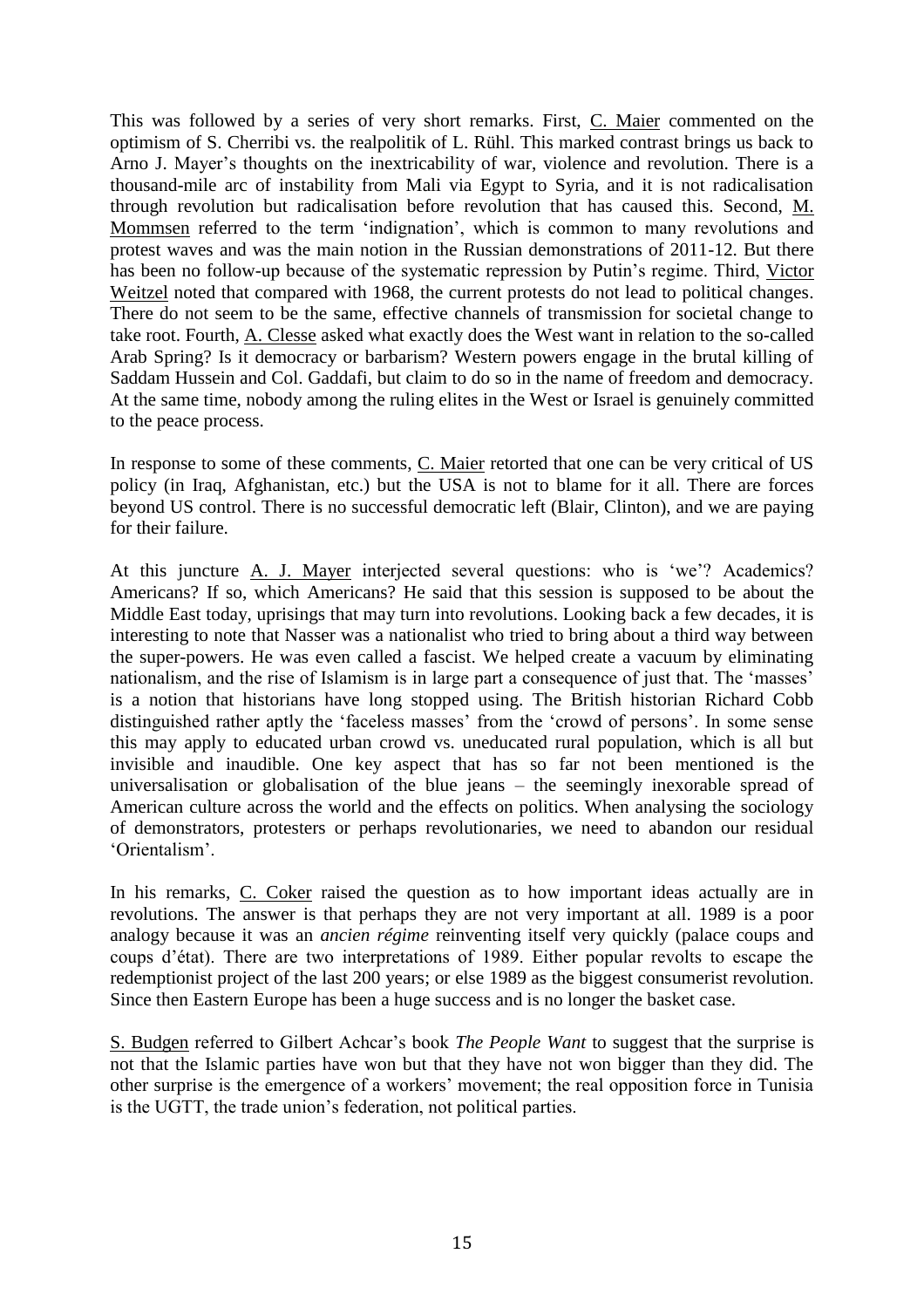Michel Legrand called for a more rigorous framework of analysis. There are many individual important elements but nothing holds them together. The following four levels need to be distinguished and integrated into an overarching perspective at the same time. First, Orientalism; second, global geopolitics and power relations; third, regional geopolitics (specific power relations) linked to the second point; fourth, what's the situation on the ground and what are the links between intellectuals and peoples?

#### *3. Responses*

In his response at the end of the session, A.J. Mayer bemoaned the absence of the sense of limits in Israeli politics. He argued that Israelis view themselves as Western but Western politicians are shaped by Machiavelli and Clausewitz who distinguished between limited and total, absolute war. As far as the Palestinians and the Arabs are concerned, they were a problem for the Zionists from the beginning – as Herzl recognised. According to Herzl, the notion of *Judenstaat* does not mean 'Jewish state' but 'state for Jews'. In many ways Israel is an outpost for Western civilisation in the Middle East, which should have been neutral. When the book on the Final Solution was published, there was an attempt to persuade Jewish students to boycott his courses. He concluded by describing himself as a 'non-Jewish Jew' and a 'non-Zionist Zionist' and that he refused to roll in the mud.

### **VII. The Future of American Power**

This session focused on the future of American power. Like the previous sessions, it featured a number of presentations, which were followed by comments and questions as well as a concluding response from Arno J. Mayer.

#### *1. Presentations*

The thesis of A. Balogh's presentation was as follows: more than 20 years after the end of the bi-polar system, the Cold War rhetoric, style, approaches and conclusions remain as strong as ever and many elites cling to conventional clichés. Arno J. Mayer's work on revolution enables us to make the point that socialism and communism are equated with fascism (Molotov-Ribbentrop pact) and that Marxism and Stalinism are seen as one. The Cold War period, in the description of many recently published books, seem void of any cooperation between East and West. What this ignores is the joint anti-fascist victory, many bilateral deals between the two superpowers, the avoidance of nuclear confrontation (e.g. Helsinki or Malta summits) and many Middle Eastern connections. However, it is also the case that this cooperative dimension has actually lacked in the past two decades. The end of the USSR was seen as a triumph of the West, rather than a collapse of a corrupt system. And the insistence on hollow values has precluded a real debate about shared ends.

F. Montebello argued that there is a proximity between Americanism and communism, which is paradoxical and provocative. Anti-Americanism in France confuses two types: first, political-conservative, and, second, cultural-progressive. In different ways, both Gramsci and Benjamin link mass entertainment to democratic awakenings. Arno J. Mayer also makes a link between art and politics, putting the emphasis not just on those who 'produce art' but also and above all on those who "consume art". Art is linked to the ruling classes and enhances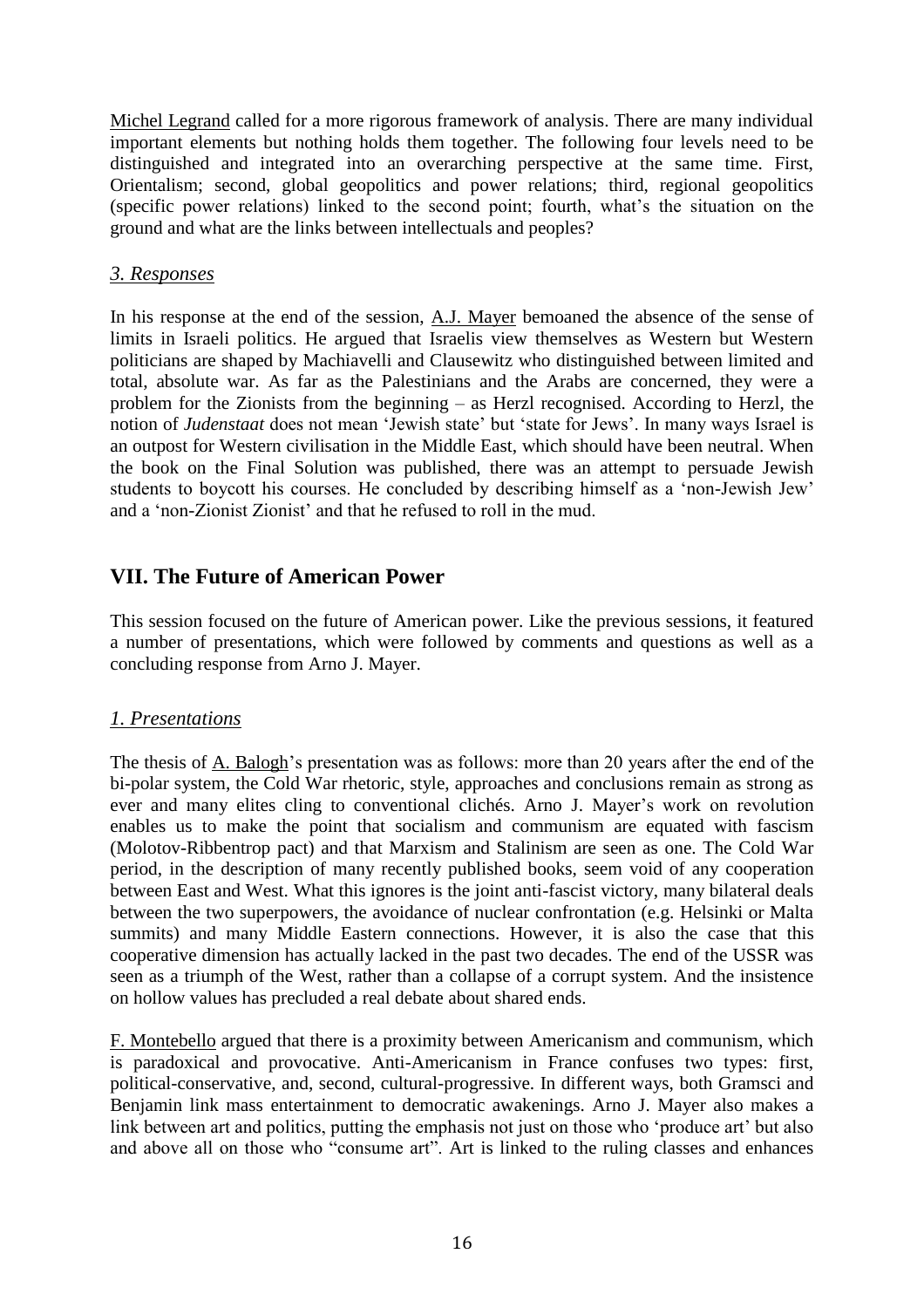their power and domination. But art is not reducible to its political content. The eye of the camera transforms the audience, and the spectator does not become purely passive but becomes a critical auditor. Anti-Americanism is originally far-right, with technology linking it to anti-Communism. Ultimately, Hollywood carries a humanist universalism, whether more religious (e.g. Christian messianism) or more secular (e.g. Communist atheism).

#### *2. Comments and questions*

C. Maier asked A. Balogh whether Hungary is returning to Cold War rhetoric or to the debates of the inter-war period. Is it not shocking that the EU has failed to blow the whistle on developments in Hungary, which seems to go back to racism and anti-Semitism – to which A. Balogh said both. According to  $\underline{A}$ . Lyttelton, one of the EU's greatest failures is to impose the same tough ethical norms on member-states (e.g. Italy or Hungary) as it does on candidate countries. It is not so much a rejection of technology than a political disposition or mentality. After all, there were many Communists in Europe who were and are pro-US culture. Italian figures such as Italo Calvino came out of Americanism, went through communism and came back to Americanism.

In his short response, A.J. Mayer referred to Gibbon's *Decline and Fall of the Roman Empire*. Perhaps it is the wrong question, perhaps the real question is why it lasted for so long. By analogy, the same could be asked about the US empire but also about what remains of the European empires (most recently actions in Libya and Mali).

V. Weitzel suggested that the EU has deliberately toned down the protests against Hungary but there are infringement procedures ongoing. What is frightening is the speed with which certain political forces go about dismantling the welfare state, nationalising certain businesses and promoting anti-Semitic attitudes.

In his intervention, C. Coker said that US power rests on three elements: first, resources; second, ideas to mobilise resources; third, managing the medium through which to exercise power. The Russians used revolution, whereas the US have used war. It is true that many US wars have failed – from the war on drugs to the war in Iraq. But there remains the American dream, which resonates universally. By contrast, the Chinese Dream which the new Chinese President has promised to deliver, is merely for the Chinese. A. Clesse contended that the American dream has turned into a nightmare for the world and that this dream was shattered when we discovered the reality of Guantanamo Bay, notably the torture and humiliation of defenceless people.

### **Conclusion: Arno J. Mayer's Conceptual Framework**

The final session focused on the conceptual approach in Arno J. Mayer's writing. In his presentation, C. Wey suggested that the mark of Arno J. Mayer's entire work is the conceptualisation of historical phenomena. Terms such as 'Old Diplomacy' and 'New Diplomacy', 'The general crisis of the twentieth century', 'Judeocide' as well as thematic notions such as 'The Persistence of the Old Regime' and 'The Primacy of Domestic Politics' are among the most significant examples of conceptualisation. But beyond these terms and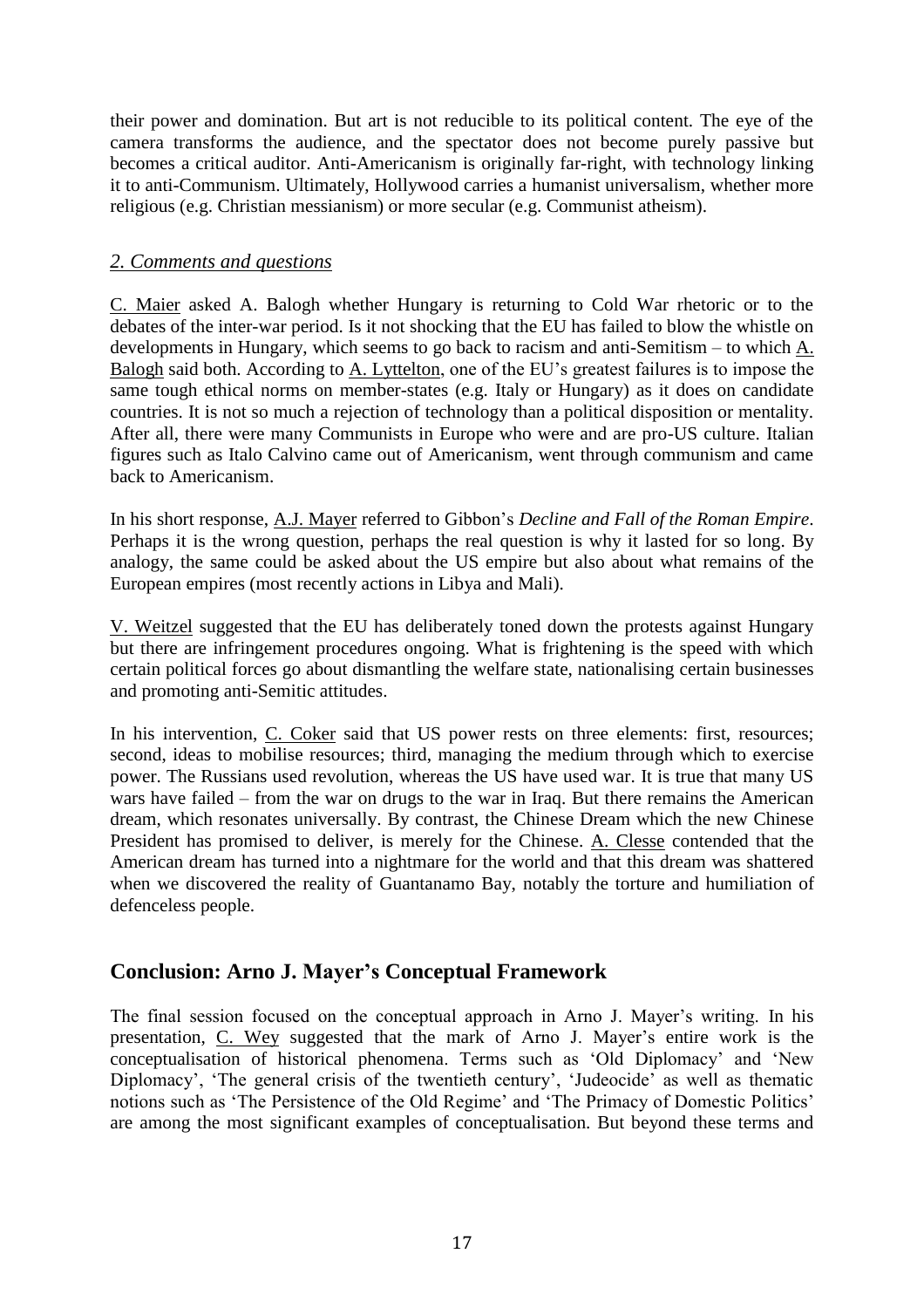thematic notions, there is one additional concept that plays a key function in his historical approach – the word-concept of 'counterrevolution'.

In the preface of his book *Dynamics of Counterrevolution in Europe, 1870-1956*, Arno J. Mayer insists that the "the purpose behind this heuristic concept of counterrevolution is to advance the critical examination, understanding, and debate of contemporary history. There is no hidden or subordinate desire to contribute to purely deductive social theory or to practical policy prescription, which are both the business and the bane of the social and behavioural sciences".

According to C. Wey, all the conceptual constructs developed by Arno J. Mayer serve primarily the purpose of "the critical examination, understanding and debate of contemporary history". In other words, as a "confirmed leftist critic" (in his own words), Arno J. Mayer uses his constructs for progressive, Marxist, but non-dogmatic historical research.

And it is probably this particular approach which enables him to provide for new perspectives on historical key turning points embedded into thematic overviews or historiographical '*grandes fresques*'. In addition, in some of his '*grandes fresques*', Arno J. Mayer adopts a comparative approach, as brilliantly documented in his publication entitled *The Furies* – a work which Hans Mommsen considers "a masterpiece of comparative history".

Comparative analysis and thematic overviews constitute the methodological and historiographical basis on which the work of Arno J. Mayer stands. He has stressed on several occasions that, apart from the founder of the French historical school *Les Annales* Marc Bloch, he holds in high esteem historians originating from small European countries, like the Swiss Jacob Burckhardt, the Belgian Henri Pirenne and the Dutch Johan Huizinga. All three are outstanding historians who combine global historical overviews with comparative analysis.

Beside these intellectuals representing the European historiographical field, Arno J. Mayer also owes a lot to the Italian Marxist Antonio Gramsci and to the sociologist and political theorist Herbert Marcuse (the Father of the New Left), without forgetting the sociologists Thorstein Veblen, Max Weber and the economist Joseph Schumpeter.

Far from viewing methods in terms of neutrality or as some kind art for art's sake, Arno J. Mayer deployed his particular conceptuality for progressive, Marxist, but non-dogmatic historical research in order to contribute to a critical understanding and discussion in contemporary history and to a critical understanding and discussion of the world we live in.

C. Wey concluded his presentation by quoting the last sentences of Arno J. Mayer's preface of his work *Dynamics of Counterrevolution in Europe, 1870-1956* published in 1971. Focusing his reflection on the word-concept of counterrevolution, Arno J. Mayer writes at the end of this preface that

[T]his conceptual construct is designed as an aid to the study of an era that closed in 1956; and it was formulated before the "other" side of recent developments in the United States became so stridently visible (for example words and deeds of Agnew, Reagan and Wallace). Should this construct nevertheless contribute to a critical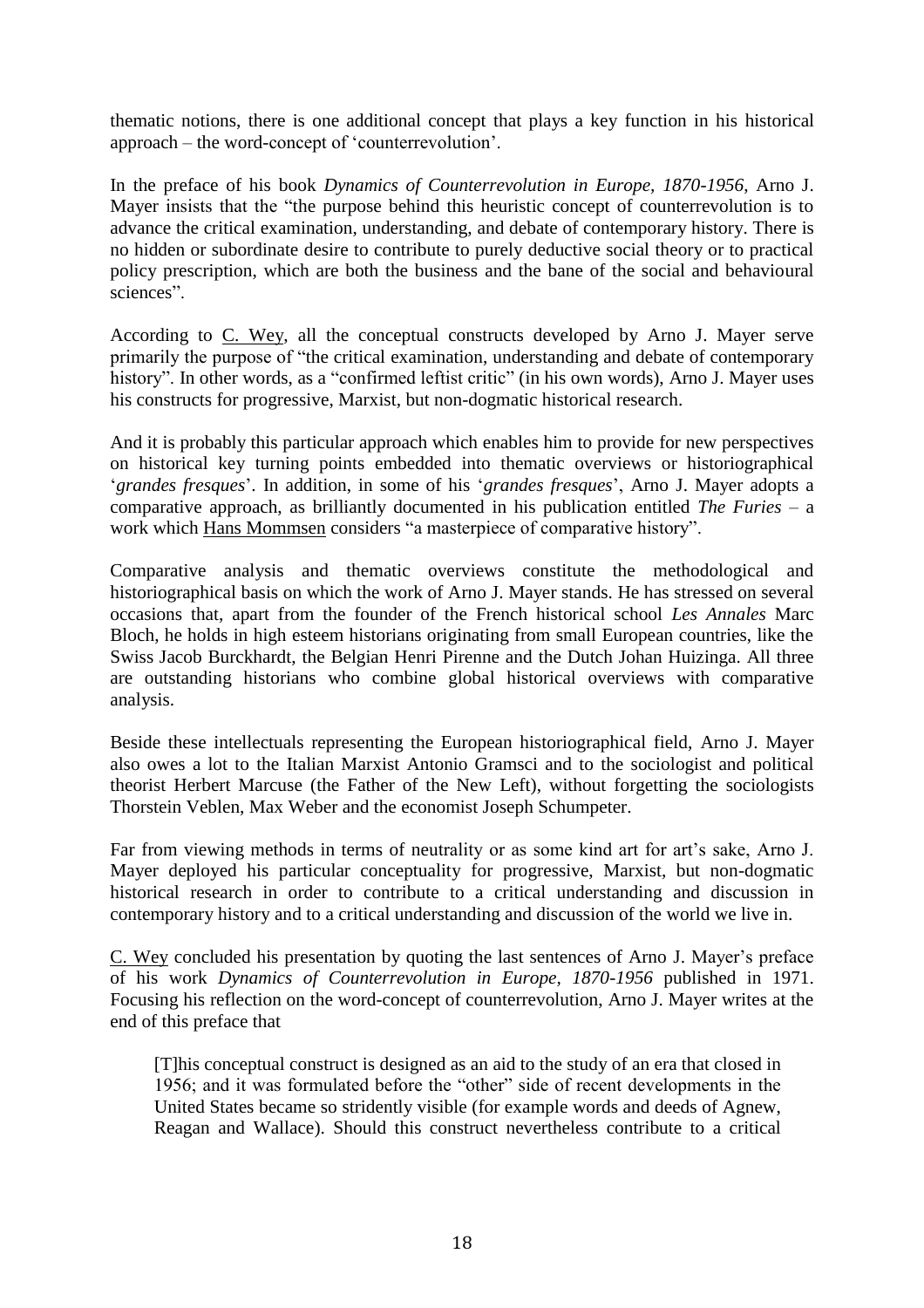understanding and discussion of the unfolding situation in America, I hope that the fit of the shoe will never become too perfect.

This presentation marked the end of the conference.

Dr Adrian Pabst Associate Fellow, LIEIS March 2014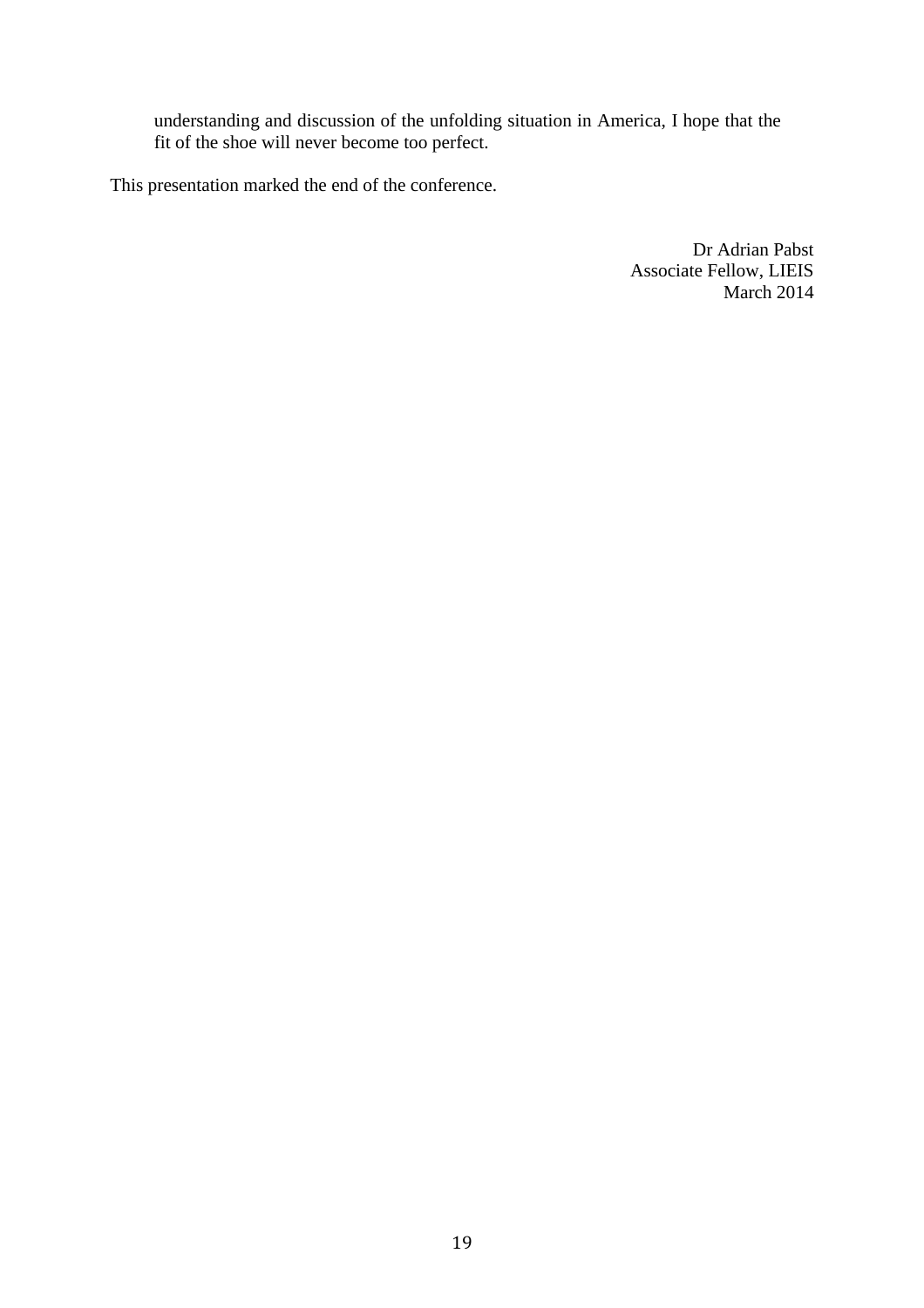

**Luxembourg Institute for European and International Studies**

# **Arno J. Mayer – Critical Junctures in Modern History**

10 and 11 May 2013

*Casino Luxembourg - Forum d'art contemporain 41 Rue Notre-Dame, Luxembourg*

# **Participants**

**Ambrosi, Gerhard Michael,** Professor Emeritus for European Economic Policy, University of Trier

**Balogh, András,** Professor, Head of the Modern World History Department, Eötvös Lóránd University; Former Hungarian Ambassador, Budapest

**Budgen, Sebastian**, Senior Editor, VERSO Books, London

**Cherribi, Sam**, Senior Lecturer of Sociology, Emory University, Atlanta

**Clesse, Armand**, Director, Luxembourg Institute for European and International Studies

**Coker, Christopher**, Professor, Department of International Relations, London School of Economics and Political Science

**de Muyser, Guy,** Former Ambassador, Luxembourg

**Feyder, Jean,** Former Ambassador; Former Permanent Representative of Luxembourg to the United Nations and the WTO, Geneva

**Franz, Norbert,** Co-Director and Coordinator, Project PARTIZIP, University of Luxembourg

**Frieden, Luc**, Minister of Finance, Luxembourg

**Hirsch, Mario,** Political Scientist, Luxembourg

**Lehners, Jean-Paul,** Professor of History, University of Luxembourg

**Lyttelton, Adrian,** Senior Adjunct Professor of European Studies, Paul H. Nitze School of Advanced International Studies, Johns Hopkins University, Bologna

**Maier, Charles,** Leverett Saltonstall Professor of History, Harvard University, Boston

**Mayer, Arno J.,** Dayton-Stockton Professor Emeritus of History, Princeton University

**Meyer, Alain,** Former President of the Council of State of Luxembourg

**Mommsen, Hans,** Professor Emeritus of History, Ruhr-University Bochum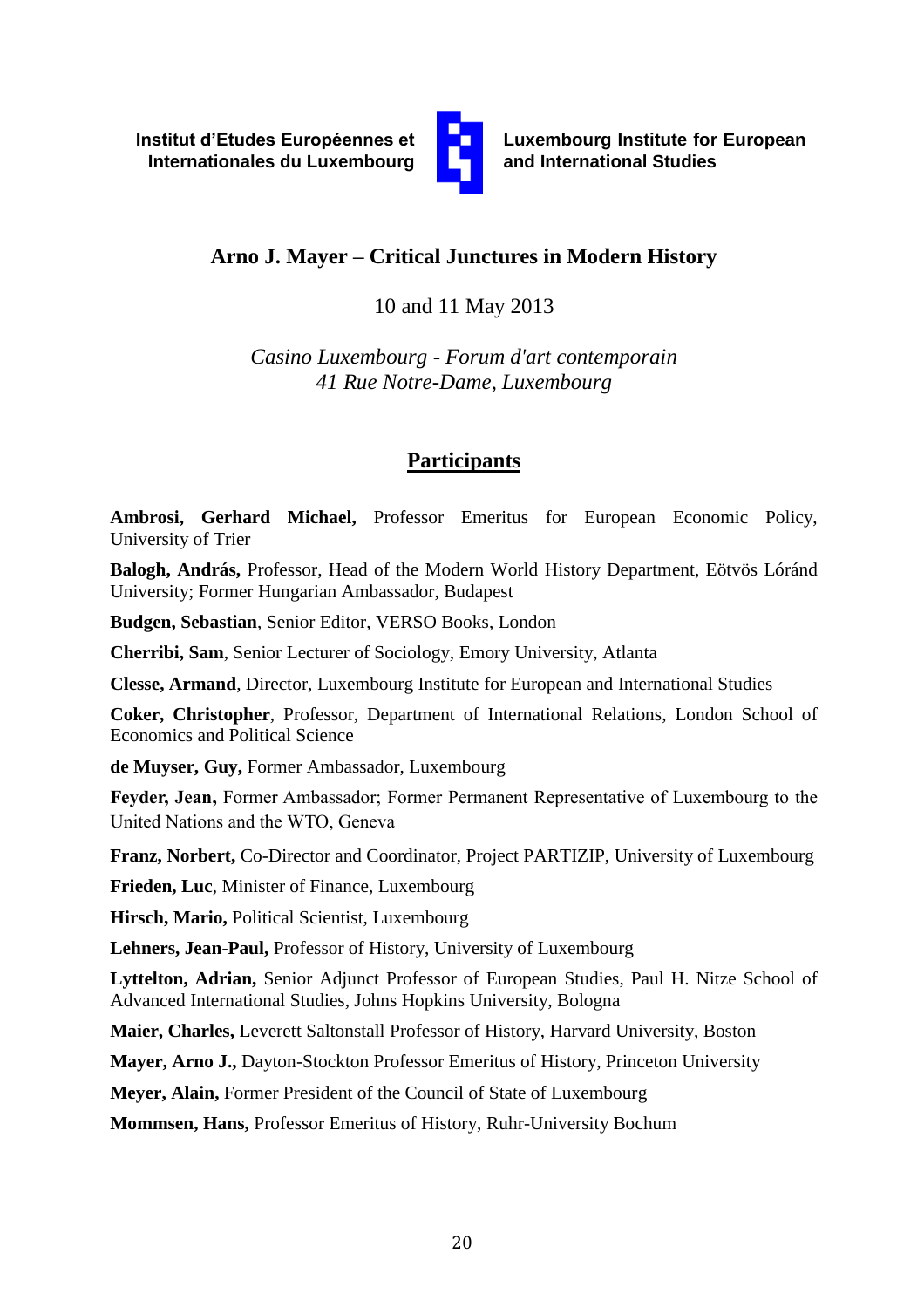**Mommsen, Margareta,** Professor Emeritus of Political Science, Ludwig-Maximilians University Munich

**Montebello, Fabrice,** Professor of Aesthetics, University Paul Verlaine, Metz

**Moyse, Laurent,** Journalist, Luxembourg

**Nolte, Hans-Heinrich,** Professor Emeritus of History, Leibniz University Hannover

**Nord, Philip,** Rosengarten Professor of Modern and Contemporary History; Director Shelby Cullom Davis Center for Historical Studies, Princeton University

**Pabst, Adrian,** Lecturer in Politics, University of Kent; Research Fellow LIEIS

**Perry, Matt,** Reader in Labour History, School of Historical Studies, Newcastle University

**Robin, Corey,** Associate Professor of Political Science, Brooklyn College and the CUNY Graduate Center, New York

**Rühl, Lothar,** Professor Emeritus of Political Science, University of Cologne; Former State Secretary of Defence, Germany

**Scuto, Denis,** Lecturer in History, University of Luxembourg

**Siedentop, Larry,** Emeritus Fellow of Political Thought; Emeritus Fellow of Keble College, University of Oxford

**Vovelle, Michel,** Professor Emeritus; Former Director, Institut d'Histoire de la Révolution française, University Paris 1 Panthéon-Sorbonne

**Weitzel, Victor,** Conseiller Spécial, Ministry of Foreign Affairs, Luxembourg

**Wey, Claude,** Historian, Cellule de Recherche sur la Résolution de Conflits, Ministry for Higher Education and Research, Luxembourg

**Wintle, Michael,** Professor of Modern European History, University of Amsterdam; Director of the Institute for Culture and History; Director of the Huizinga Institute for Cultural History, Amsterdam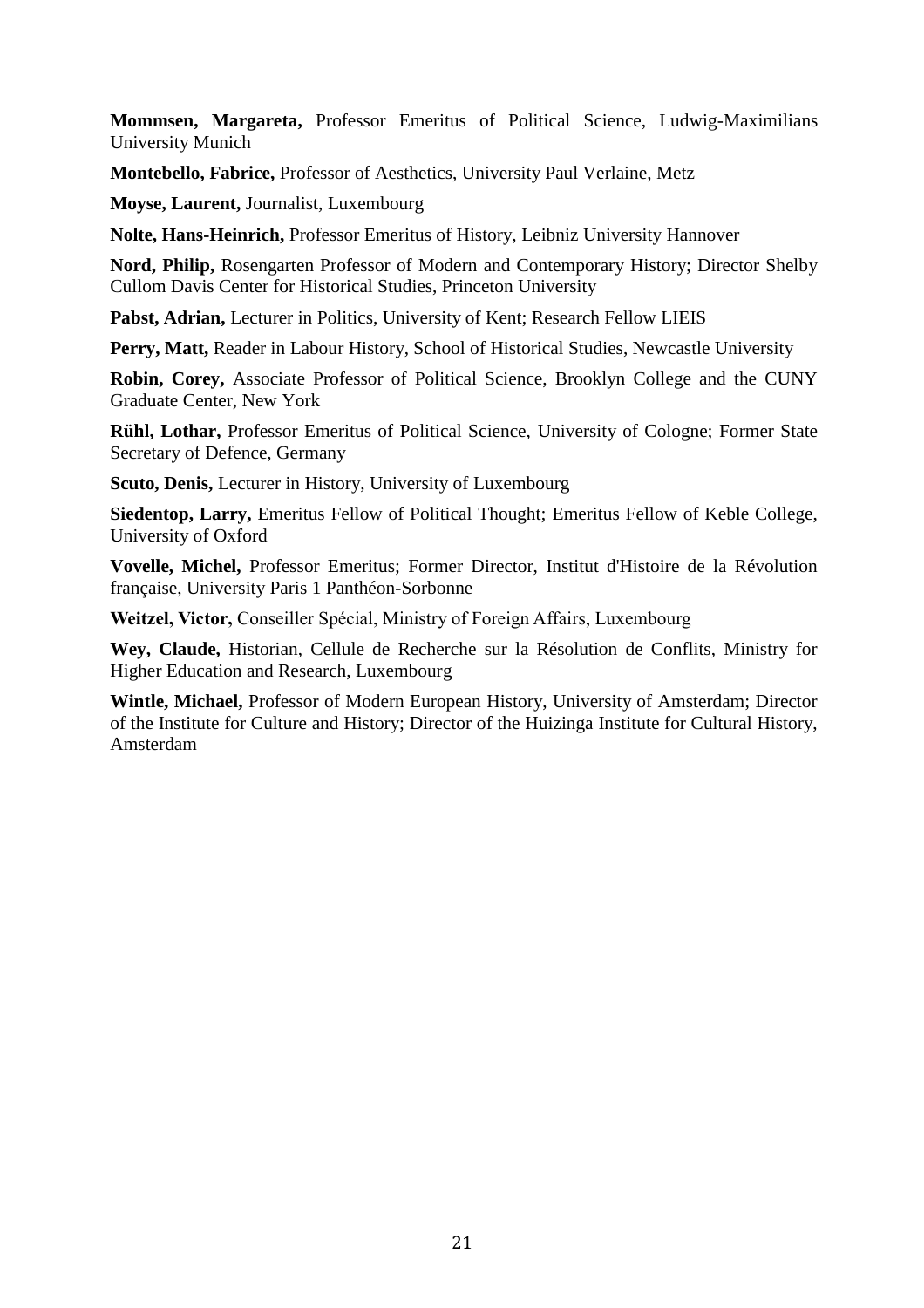**Institut d'Etudes Européennes et Internationales du Luxembourg**



**Luxembourg Institute for European and International Studies**

### Conference

### **Arno J. Mayer – Critical Junctures in Modern History**

10-11 May 2013

*Casino Luxembourg - Forum d'art contemporain 41 Rue Notre-Dame, Luxembourg*

### **Programme**

#### **Friday, 10 May**

08.45 Meeting at the Casino Luxembourg

**09.00-09.30 Opening Session**

Introductory Remarks: *Armand Clesse*

Opening Addresses: *Arno J. Mayer*

 Arno J. Mayer: A Biographical Overview *Guy de Muyser*

*Claude Wey*

*Jean-Paul Lehners*

*Alain Meyer* **09.30-11.00 Session 1: Revolution and Counterrevolution**

Moderator: *Jean-Paul Lehners* Speakers: *Corey Robin* How to Think and not Think about Counterrevolution *Philip Nord*  Counterrevolution in Europe *Matt Perry*  The Mutinies in the French Navy at the End of the First World War 11.00-11.15 Coffee break

**11.15-12.45 Session 2: The Persistence of the Ancien Régime** Moderator: *Jean-Paul Lehners*

Speakers: *Adrian Lyttelton*

Nation State and Old Regime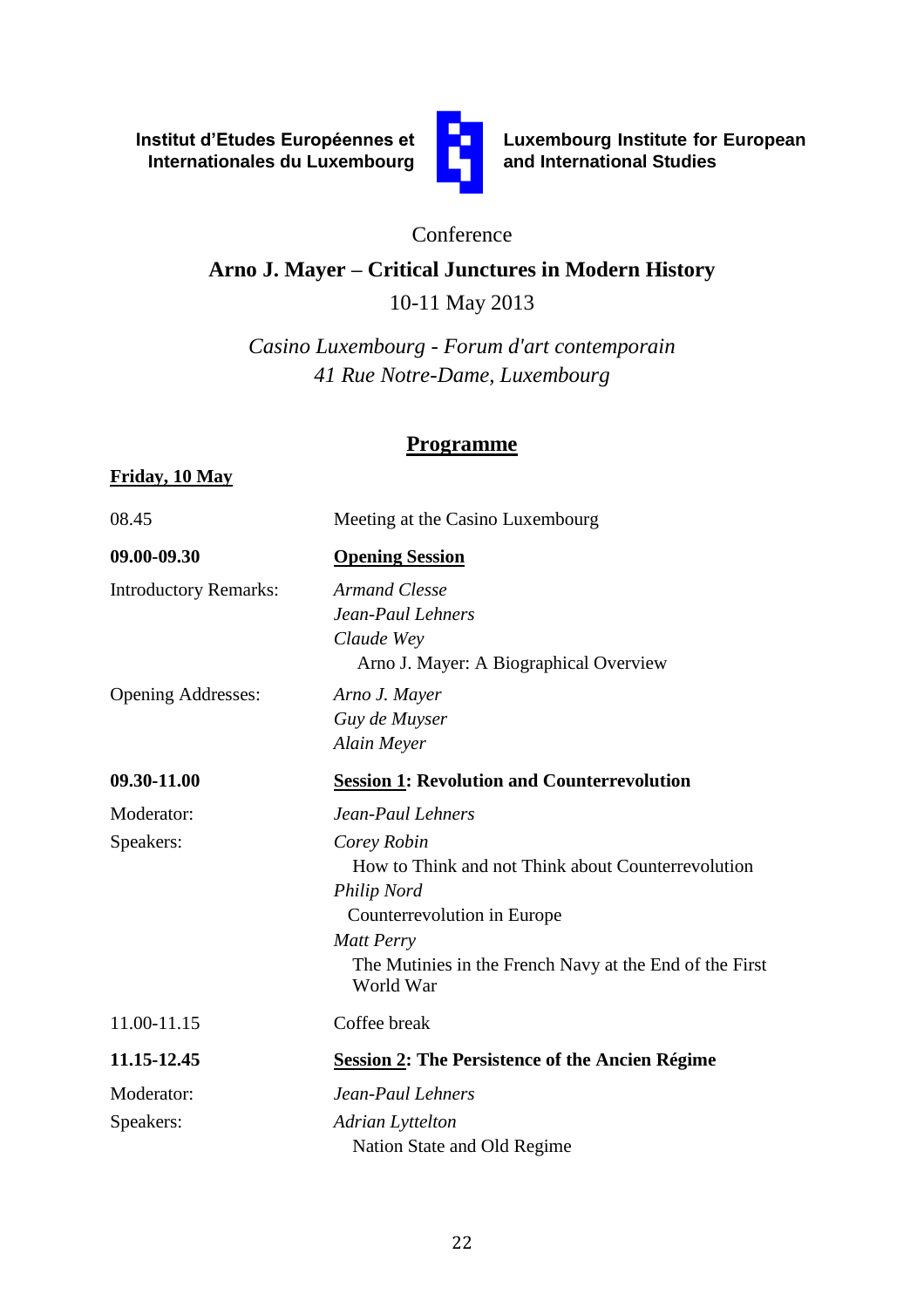|                         | Norbert Franz<br>State Building in the 18 <sup>th</sup> and 19 <sup>th</sup> Century: Constitutions<br>and State Functions<br>Corey Robin<br>How the Right Turned the Market into an Aristocratic Device<br>Gerhard M. Ambrosi<br>The Lower Middle Class as Contemporary Problem |
|-------------------------|----------------------------------------------------------------------------------------------------------------------------------------------------------------------------------------------------------------------------------------------------------------------------------|
| 12.45-14.30             | Lunch                                                                                                                                                                                                                                                                            |
| 14.30-16.00             | Session 3: The 30 Years War of the 20 <sup>th</sup> Century                                                                                                                                                                                                                      |
| Moderator:              | Claude Wey                                                                                                                                                                                                                                                                       |
| Speakers:               | <b>Christopher Coker</b>                                                                                                                                                                                                                                                         |
|                         | War and Meaning in the 20 <sup>th</sup> Century                                                                                                                                                                                                                                  |
|                         | Michael Wintle                                                                                                                                                                                                                                                                   |
|                         | Ordering Europe: Shaping the Continent in the Period 1900-<br>1940                                                                                                                                                                                                               |
|                         | <b>Charles Maier</b>                                                                                                                                                                                                                                                             |
|                         | The 30 Years War of the 20 <sup>th</sup> Century: Uses and Limits<br>of the Analogy                                                                                                                                                                                              |
| 16.00-16.15             | Coffee break                                                                                                                                                                                                                                                                     |
| 16.15-17.45             | <b>Session 4: The Final Solution</b>                                                                                                                                                                                                                                             |
| Moderator:              | <b>Armand Clesse</b>                                                                                                                                                                                                                                                             |
| Speakers:               | Laurent Moyse                                                                                                                                                                                                                                                                    |
|                         | Reflections on the Judeocide                                                                                                                                                                                                                                                     |
|                         | <b>Hans-Heinrich Nolte</b>                                                                                                                                                                                                                                                       |
|                         | Genocides East of the River Bug 1941-1945 in the Context of<br>Lebensraum-politics                                                                                                                                                                                               |
| 20.00                   | Dinner                                                                                                                                                                                                                                                                           |
|                         |                                                                                                                                                                                                                                                                                  |
| <b>Saturday, 11 May</b> |                                                                                                                                                                                                                                                                                  |
| 08.45                   | Meeting at the Casino Luxembourg                                                                                                                                                                                                                                                 |
| 09.00-10.15             | <b>Session 5: The Middle East Today</b>                                                                                                                                                                                                                                          |
| Moderator:              | <b>Armand Clesse</b>                                                                                                                                                                                                                                                             |
| Speakers:               | Mario Hirsch                                                                                                                                                                                                                                                                     |
|                         | Arno Mayer's Place in the Critics of US and Israeli Policies<br>in the Middle East                                                                                                                                                                                               |